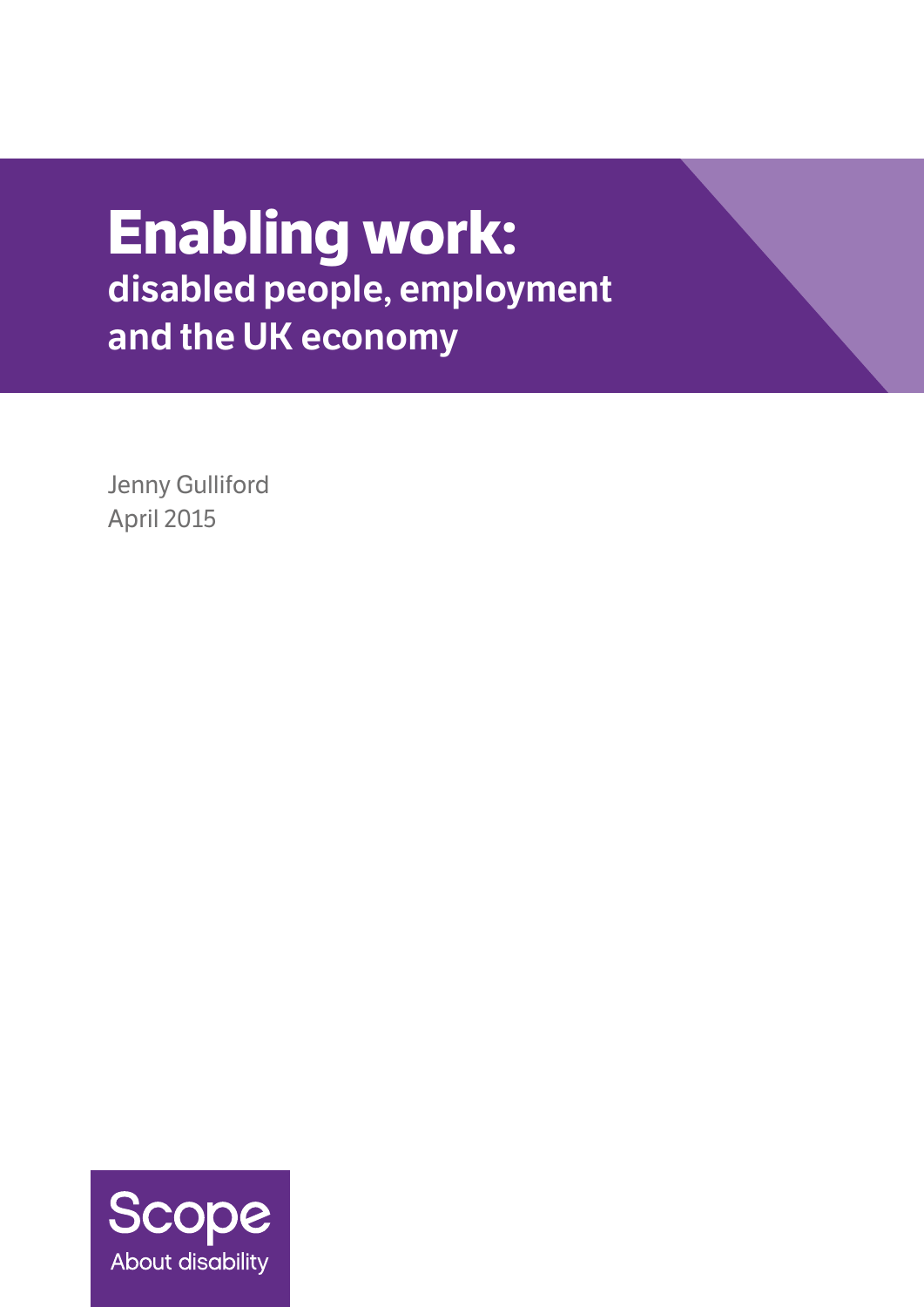## **About Scope**

Scope exists to make this country a place where disabled people have the same opportunities as everyone else. Until then, we'll be here. We provide support, information and advice to more than a quarter of a million disabled people and their families every year. Being able to choose where and how you live has an enormous impact on your quality of life, your sense of independence and your self-esteem.

Employment is an important aspect of living independently for many disabled people. Too many disabled people are not able to access the support they need to enter and stay in work. They experience barriers to entering fulfilling employment, and negative attitudes from their employers and co-workers.

Not every disabled person should be expected to work, and everyone's contribution to society should be recognised regardless of whether they are working or not. Work will only enable disabled people to live independently and achieve their goals if it pays a decent wage, any reasonable adjustments needs are put in place, and the work itself is of sufficient quality. But there is a vital economic case for doing more to support disabled people who can and want to work.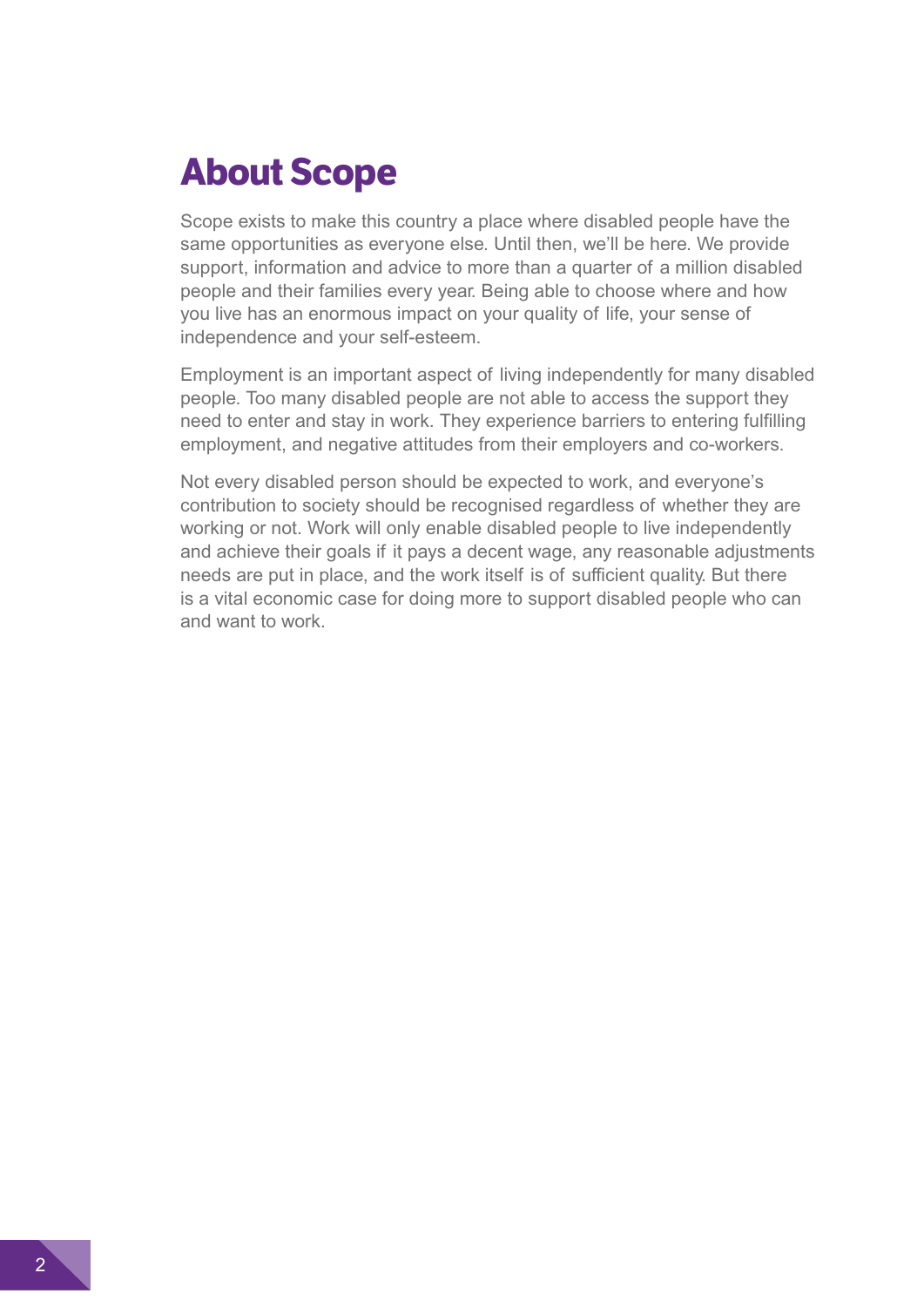## **In this report**

| 1. Executive summary                                                   |                 |
|------------------------------------------------------------------------|-----------------|
| 2. Landman Economics' findings                                         | 6               |
| 3. The significance of disabled people<br>as an untapped labour source | 10              |
| 4. Scope's recommendations                                             | 12 <sup>°</sup> |
| 5. Conclusion                                                          | 18              |
| 6. Annex                                                               |                 |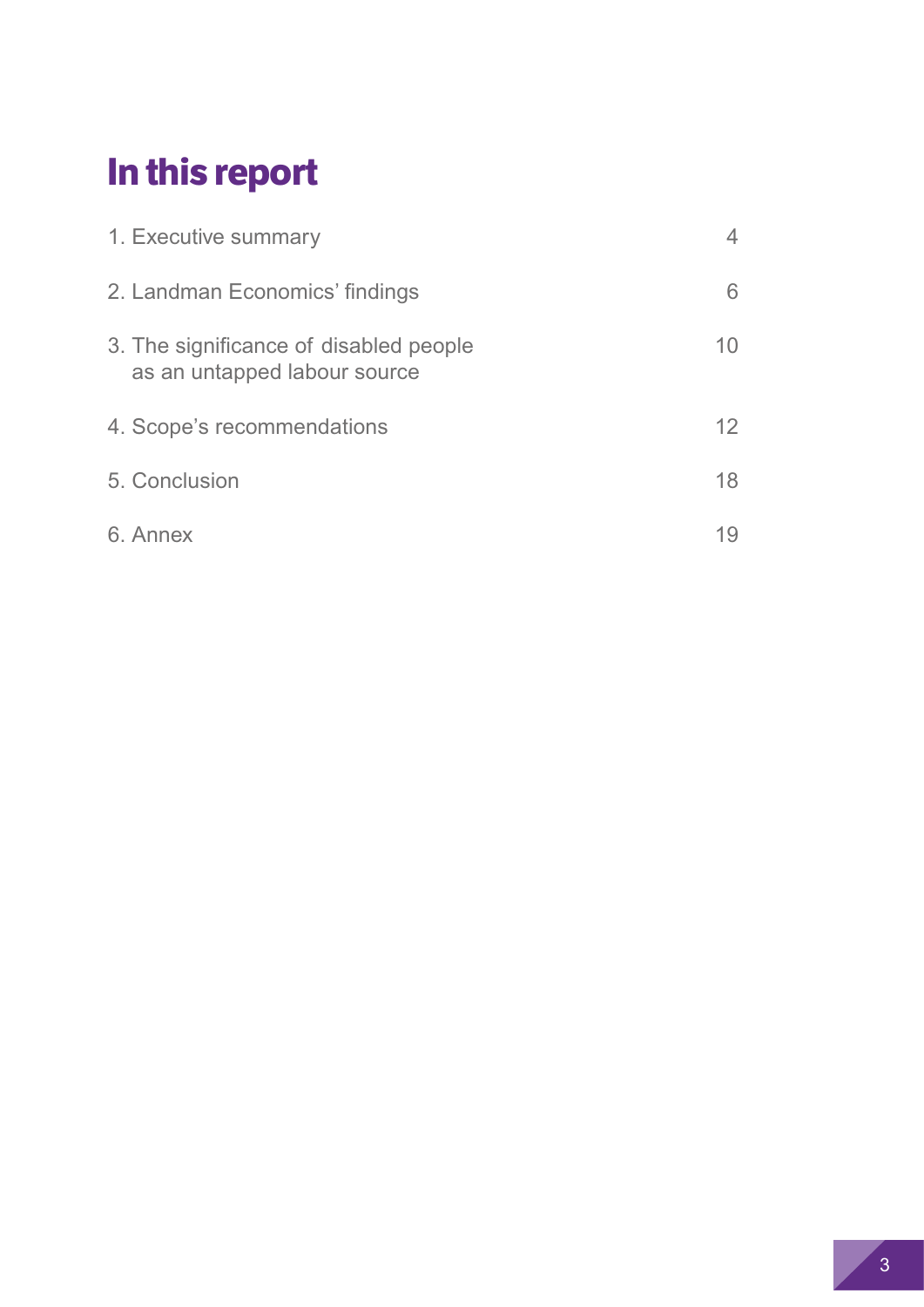## **1. Executive summary**

"We base our life on work. If you want to buy a house you need work. If you want to start a family you need work. If you want to go out with friends you need an income, you need work. We base our life on our work and we build our lives from it. When you're in work it's a stable environment and it gives you the stability. It gives you a meaning, a purpose, place to go, people to see. It's so much more than the actual physical work itself.<sup>77</sup> Matthew, 41

Being in work is about more than just a wage. It is about being independent, interacting with your peers, and being able to achieve your goals and aspirations. But for too many disabled people there are barriers to entering, staying in, and progressing in work. This is not only an issue for the individuals involved, but an issue for society at large.

Failure to address the barriers to work that disabled people face is a failure to recognise the contribution that disabled people make and could make to Britain's economy and society. Many disabled people are already in work. But many more could enter and stay in work with the right support.

Landman Economics have modelled the economic impact of a sustained increase in the rate of employment amongst disabled people between now and 2030. This report explores their findings as to what this impact might be and points to some of the actions which could enable such an increase.

The actions which can be taken are many and diverse. More important than any individual step is the recognition that the untapped potential of the disabled labour market is vast. Disabled people must be at the heart of future plans to develop Britain's workforce and grow our economy.

"Independence is life! It's being a member of society and getting paid work.<sup>33</sup> Jack, 29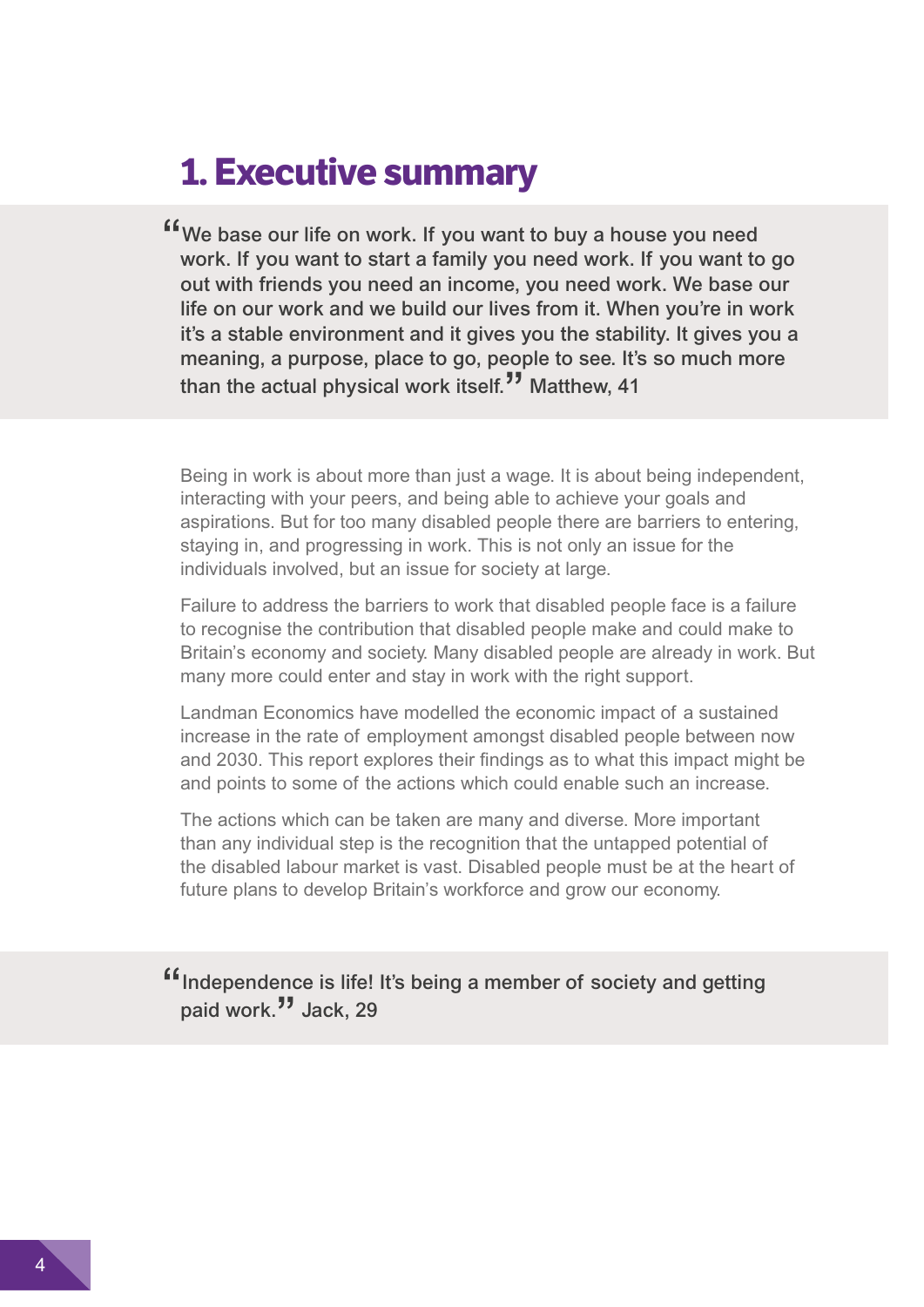## **Landman Economics' key findings**

#### **Increase in GDP**

The impact on the economy of a rise in the disability employment rate will be significant.

A rise of just five percentage points would lead to an increase in Gross Domestic Product (GDP) of £23 billion by 2030. This is equivalent to 0.9 percent of total predicted GDP in 2030.

A 10 percentage point rise in the employment rate for disabled people would result in a rise of £45 billion. This is equivalent to 1.7 percent of total predicted GDP in 2030.

#### **Gains to the Exchequer**

A five percentage point rise in the employment rate amongst disabled adults below pension age would mean that, by 2030, the Exchequer would gain £6 billion.

A 10 percentage point rise would result in a £12 billion gain to the Exchequer.

#### **Relative and absolute poverty among disabled people**

An increase in the disability employment rate would significantly reduce the rate of relative and absolute poverty among disabled people, with a five or 10 point rise in employment reducing absolute poverty by either two or three percentage points, and relative poverty by three or five points.

If the disability employment rate stays the same and there are no changes in how the benefits system works, wider societal changes mean by 2030 the incidence of relative poverty for disabled adults below pension age will rise from 19 percent to 30 percent, and absolute poverty will rise from 20 to 24 percent.

### **What do these numbers mean?**

By 2030 a five percentage point rise is equivalent to half a million more disabled people in work.

A 10 point rise is equivalent to a million more disabled people in work.

#### **Recommendation**

• Disabled people must be considered in employment and economic growth strategies – they have the same talents and aspirations as everybody else, present enormous untapped potential – but face systematic barriers which require intervention in order to be overcome.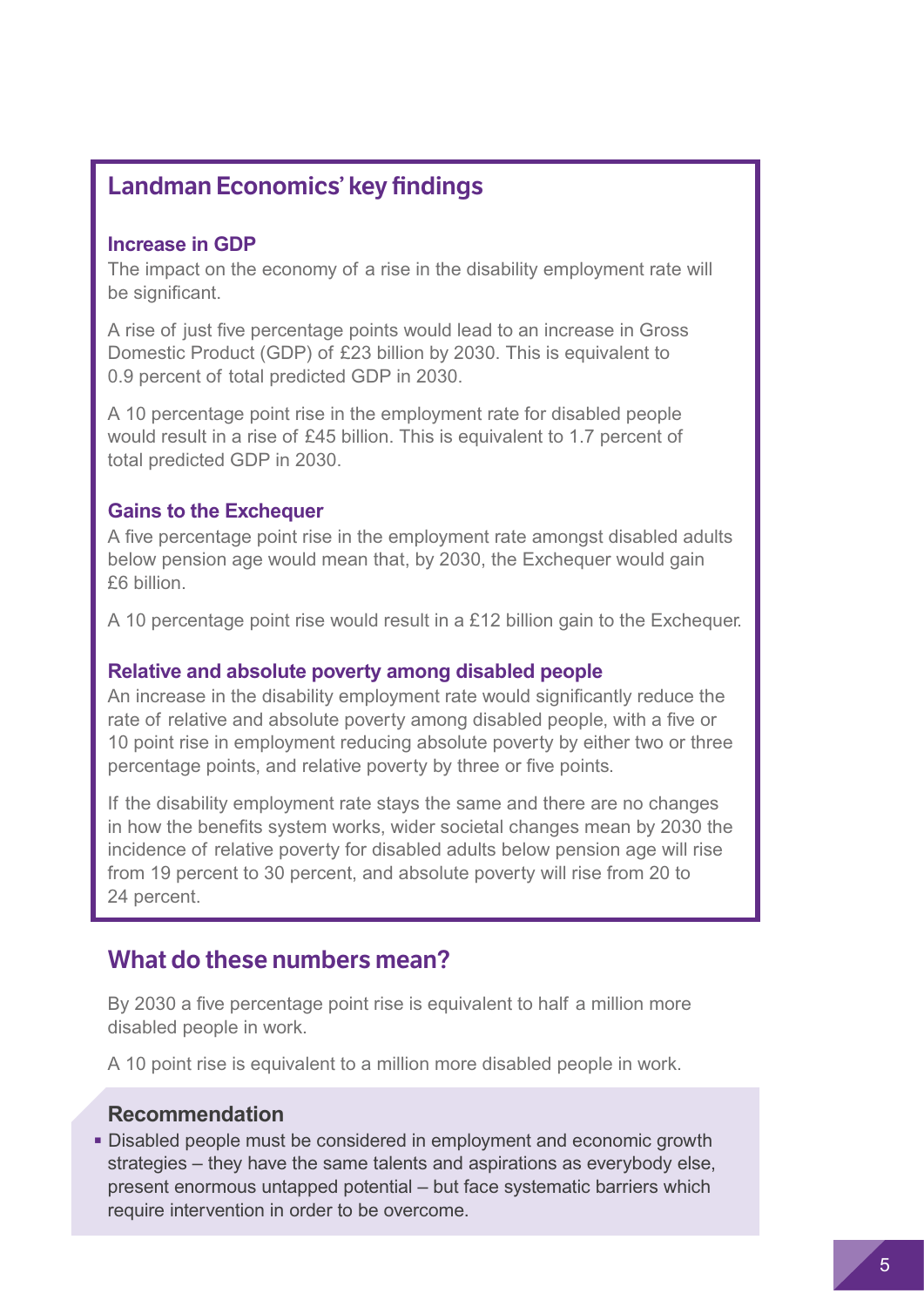A **five percentage point rise** in the employment rate amongst disabled adults below pension age would mean that, by 2030:



The **Exchequer**  would gain **£6 billion**.

An increase in **GDP** of **£23 billion**.

£**45** billion +**10** £**12**billion A **10 percentage point rise** in the employment rate amongst disabled adults below pension age would mean that, by 2030:

The **Exchequer** would gain **£12 billion**.

An increase in **GDP** of **£45 billion**.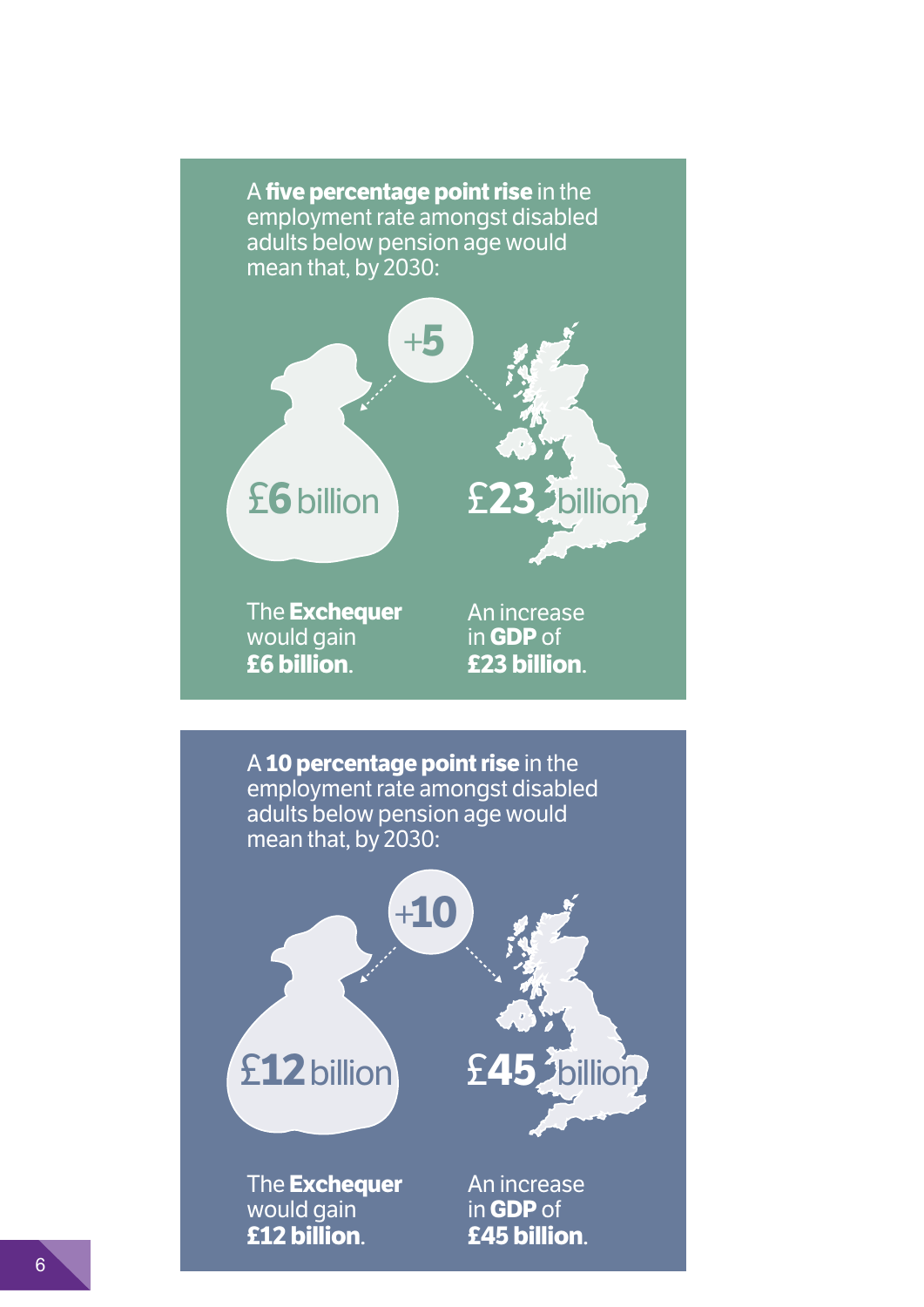## **2. Landman Economics' findings**

Landman Economics explored the impact of an increase in the disability employment rate over a long period – up until 2030. This was in recognition of the fact that the benefits of an increase will be felt over the long term, and will require long term solutions.

By 2030 a rise in the number of disabled people in work of five percentage points is equivalent to 526,000 people. A rise of 10 points is equivalent to 1,058,000 more disabled people in work.

In order to quantify some of these benefits this report explores the impact a relatively small rise in the disability employment rate would have on:

- Gross Domestic Product (GDP)
- Gains to the Exchequer
- Absolute and relative poverty among disabled people

### **Measuring employment**

These measures are used as proxies for the wider positive impact this increase would have on the economy, society in general, and disabled people.

Landman Economics used the Family Resources Survey 2011/12 (FRS) to model the economic impact of increasing disabled people's employment rate. The FRS captures more detail on income sources than any other UK household survey. It is considered the best source for looking at benefit and tax credit receipt by characteristics not captured on administrative sources, including disability.1 The FRS therefore provides the best data for modelling changes to disabled people's incomes from earnings and social security spending, and the broader impact of these changes on the UK economy up to 2030.

Landman Economics' model uses the widest definition of disability available in the data set. This captures most, but not all, people who met the definition of disability in the Disability Discrimination Act. The FRS indicates that the employment rate for this group is 57.4 percent. Scope's analysis of disabled people's employment uses the latest version of the Labour Force Survey, which places the disability employment rate at 47.4 percent.<sup>2</sup> This is based on a different definition of disability – people who are considered to be disabled under the Equality Act 2010 and/or report a work-limiting disability. As a result, it produces a different employment rate than the FRS.

1 DWP (2014) Family Resources Survey 2012/13, pp.19-20 [https://www.gov.uk/government/uploads/](https://www.gov.uk/government/uploads/system/uploads/attachment_data/file/325491/family-resources-survey-statistics-2012-2013.pdf) [system/uploads/attachment\\_data/file/325491/family-resources-survey-statistics-2012-2013.pdf](https://www.gov.uk/government/uploads/system/uploads/attachment_data/file/325491/family-resources-survey-statistics-2012-2013.pdf) 2 Labour Force Survey (March 2015), [http://www.ons.gov.uk/ons/rel/lms/labour-market-statistics/](http://www.ons.gov.uk/ons/rel/lms/labour-market-statistics/march-2015/statistical-bulletin.html) [march-2015/statistical-bulletin.html](http://www.ons.gov.uk/ons/rel/lms/labour-market-statistics/march-2015/statistical-bulletin.html)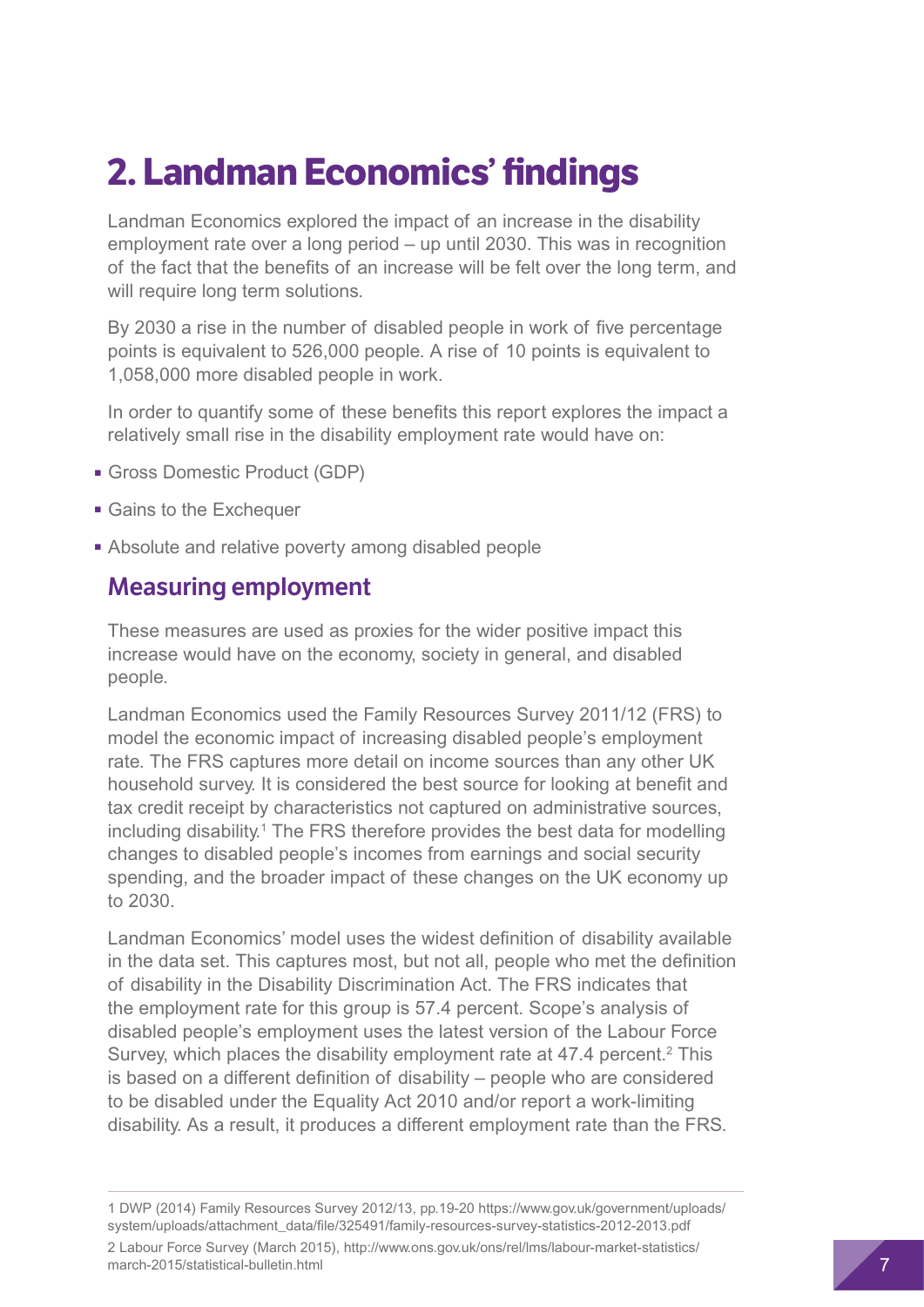The Labour Force Survey is the more commonly used source to determine the total proportion of disabled people in employment. However, it was not possible to undertake the economic modelling in this report from that dataset without compromising accuracy in how income sources are assessed. Scope will continue to use the Labour Force Survey elsewhere in its work, but has refrained from doing so in this report so as to avoid confusion.

#### **Increase in GDP**

A sustained increase in the number of disabled people in work would have a positive impact that would be felt throughout the whole economy. More people in work means increased economic output as the amount of goods and services created within the UK grows.

A rise in the employment rate amongst disabled people of just five percentage points would lead to an increase in GDP of £23 billion by 2030. This is equivalent to 0.9 percent of total predicted GDP in 2030.

To put this in to perspective, the agriculture sector in 2012 had a Gross Value Added or GVA (the contribution to the economy of an individual producer, industry or sector in the United Kingdom to GDP) of £24 billion.3

A 10 percentage point rise in the employment rate for disabled people would result in a rise of £45 billion, only a little below the total GDP of Derbyshire and Nottinghamshire in 2011.<sup>4</sup> This is equivalent to 1.7 percent of total predicted GDP in 2030.5

Analysis from the Organisation for Economic Cooperation and Development (OECD) and the Office for Budget Responsibility (OBR) indicates that the UK's economy is growing, with the fastest rate of growth in the G7 this year.<sup>6</sup> But if this growth is to be sustained it will be important that the UK utilises all the resources available to it – including the skills and talents of disabled people.

<sup>3</sup> Scope analysis of the United Kingdom National Accounts, The Blue Book, (2014).

[http://www.ons.gov.uk/ons/rel/naa1-rd/united-kingdom-national-accounts/the-blue-book--2014-edition/](http://www.ons.gov.uk/ons/rel/naa1-rd/united-kingdom-national-accounts/the-blue-book--2014-edition/rft-table-2-1d--summary-supply-and-use-tables--2012.xls) [rft-table-2-1d--summary-supply-and-use-tables--2012.xls](http://www.ons.gov.uk/ons/rel/naa1-rd/united-kingdom-national-accounts/the-blue-book--2014-edition/rft-table-2-1d--summary-supply-and-use-tables--2012.xls)

<sup>4</sup> Eurostat (2014): Scope analysis Regional gross domestic product by NUTS 2 regions 2014. [http://ec.europa.eu/eurostat/tgm/refreshTableAction.do?tab=table&plugin=1&pcode=tgs00003](http://ec.europa.eu/eurostat/tgm/refreshTableAction.do?tab=table&plugin=1&pcode=tgs00003 &language=en) [&language=en](http://ec.europa.eu/eurostat/tgm/refreshTableAction.do?tab=table&plugin=1&pcode=tgs00003 &language=en)

<sup>5</sup> Landman Economics base their modelling of GDP in 2030 on OBR economic assumptions, which are cautious.

<sup>6</sup> OECD (2015): Economic Survey of the United Kingdom. [http://www.oecd.org/unitedkingdom/](http://www.oecd.org/unitedkingdom/economic-survey-united-kingdom.htm) [economic-survey-united-kingdom.htm](http://www.oecd.org/unitedkingdom/economic-survey-united-kingdom.htm) ; Office for Budget Responsibility (2014) . Economic and fiscal outlook – December 2014 <http://budgetresponsibility.org.uk/economic-fiscal-outlook-december-2014/>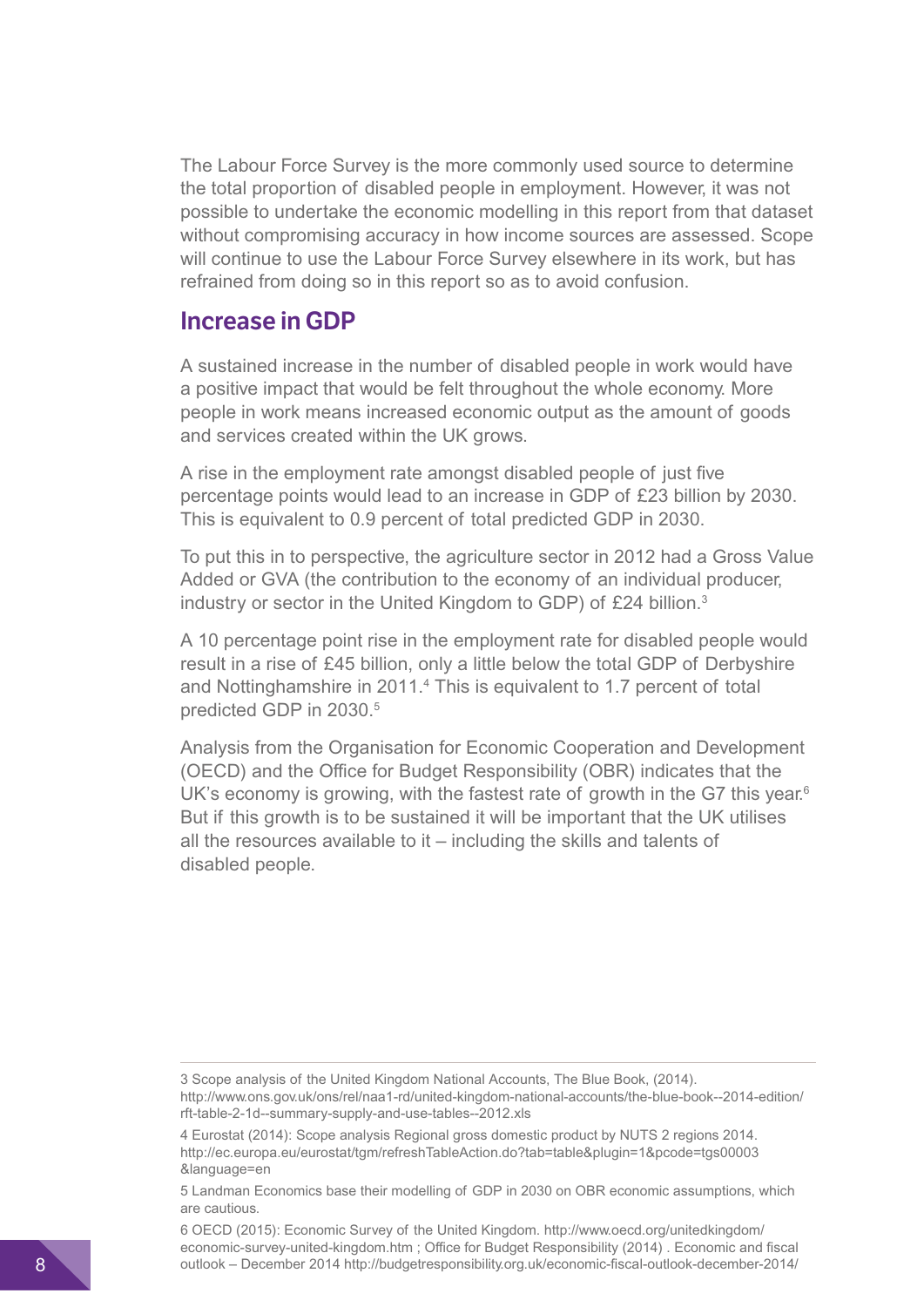## **Gains for the Exchequer**

One of the quickest and most tangible effects of even a small sustained increase in the employment rate amongst disabled people will be an increase in revenue to the Exchequer. This is as a result of higher tax receipts as more people earn in work, and lower spending on social security, as the number of people claiming out of work benefit falls.

A five percentage point rise in the employment rate amongst disabled adults below pension age would mean that, by 2030, the Exchequer would gain £6 billion.

A 10 percentage point rise would result in a £12 billion gain to the Exchequer by 2030.

### **Impact on poverty**

If the disability employment rate stays the same and there are no changes in how the benefits system works, wider societal changes mean by 2030 the incidence of relative poverty for disabled adults below pension age will rise from 19 percent to 30 percent, and absolute poverty will rise from 20 to 24 percent.

A five percentage point rise in the employment rate would result in a fall in absolute poverty from 24 to 21 percent, and relative poverty would fall from 30 percent to 27 percent.

A 10 percentage point rise in the employment rate for disabled people in absolute poverty among disabled adults would fall from 24 percent to 21 percent, and relative poverty would fall from 30 percent to 25 percent.

Disabled people and their families are already more likely to be living in poverty than non-disabled people. 19 percent of people in families with at least one disabled family member live in relative income poverty, compared to 15 percent of families with no disabled family members.7 Being in work and earning a decent wage remains one of the best routes out of poverty for most people. However the relationship between employment and poverty is complex, with work being no guarantee that an individual will be able to move out of poverty. In-work poverty is a particular issue for disabled people, who face on average £550 a month of disability related extra costs.<sup>8</sup>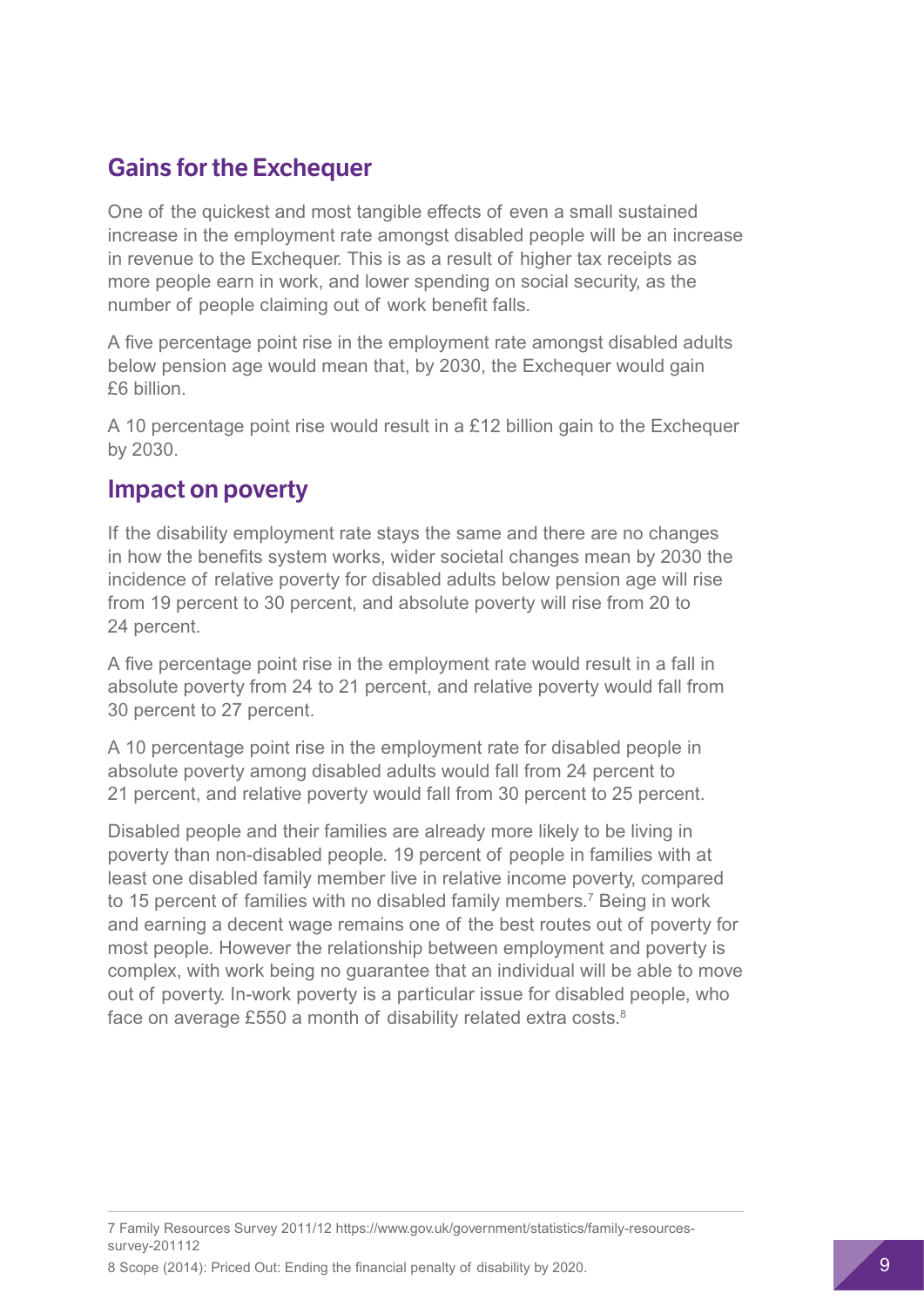Overall, if no action is taken, and the employment rate amongst disabled people does not improve, there will be a significant rise in the poverty rate among disabled people.

## **Key findings**

526,000 more disabled people in work by 2030 would generate £6 billion to the Exchequer and a GDP increase of £23 billion.

1,058,000 more disabled people in work would generate £12 billion to the Exchequer and a GDP increase of £46 billion.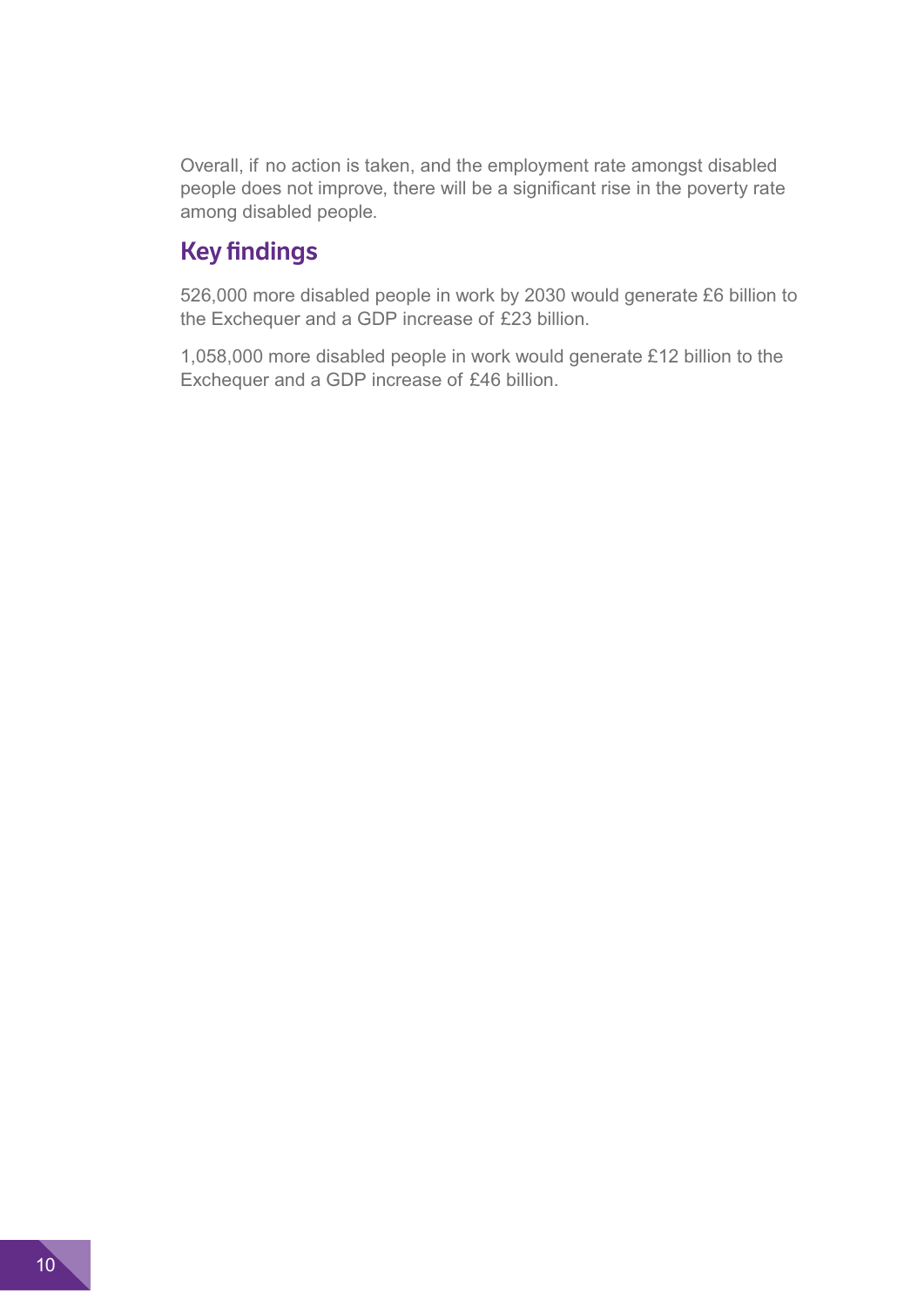## **3. The significance of disabled people as an untapped labour source**

Over the course of the 2010–2015 Parliament there has been increasing political consensus that the UK should be aspiring towards a form of full employment.<sup>9</sup> Unless more is done to support disabled people to find and sustain meaningful employment, this ambition is unlikely to be achieved.

The significant economic and social gains of a rise in the disability employment rate should be understood as more than just a 'add on' to wider employment and growth strategies. Enabling more disabled people to enter and stay in work will be a vital response to larger changes in the labour market. The UK's working age population is getting older. Unless offset, this will have negative consequences for the UK economy as retiring workers are not replaced. The OECD argues that increasing employment rates amongst disabled people will be a key response to offsetting the negative impact of an ageing population on the size of the available labour force.<sup>10</sup>

Analysis from organisations such as the OECD and the OBR indicates that growth is returning to the UK's economy.11 But historically, periods of economic growth have not had the same positive impact on disabled peoples' employment rates as on non-disabled people. It is time to start looking at the structural inequalities that prevent many disabled people from being active in the labour market.

Disabled people who are willing and able to work are a sizable proportion of the population, with the same potential skills and abilities as everyone else. But many disabled people face specific barriers which need to be addressed. In the next section, we consider how these barriers can be overcome.

<sup>9</sup> See George Osborne: 'That's why today I'm making a new commitment – a commitment to fight for full employment in Britain' [http://www.bbc.co.uk/news/uk-26814423.](http://www.bbc.co.uk/news/uk-26814423) See also Liam Byrne's speech, 17 May 2013, The Road Back to Full Employment – [http://archive.labour.org.uk/the-road-back-to-full](http://archive.labour.org.uk/the-road-back-to-full-employment--speech-by-liam-byrne)[employment--speech-by-liam-byrne](http://archive.labour.org.uk/the-road-back-to-full-employment--speech-by-liam-byrne)

<sup>10</sup> OECD (2010): Sickness, Disability and Work: Breaking the Barriers: A Synthesis of Findings across OECD Countries, [http://www.oecd-ilibrary.org/social-issues-migration-health/sickness-disability-and](http://www.oecd-ilibrary.org/social-issues-migration-health/sickness-disability-and-work-breaking-the-barriers_9789264088856-en)[work-breaking-the-barriers\\_9789264088856-en](http://www.oecd-ilibrary.org/social-issues-migration-health/sickness-disability-and-work-breaking-the-barriers_9789264088856-en)

<sup>11</sup> OECD (2015): Economic Survey of the United Kingdom. [http://www.oecd.org/unitedkingdom/](http://www.oecd.org/unitedkingdom/economic-survey-united-kingdom.htm) [economic-survey-united-kingdom.htm](http://www.oecd.org/unitedkingdom/economic-survey-united-kingdom.htm) ; Office for Budget Responsibility (2014): Economic and fiscal outlook – December 2014<http://budgetresponsibility.org.uk/economic-fiscal-outlook-december-2014/>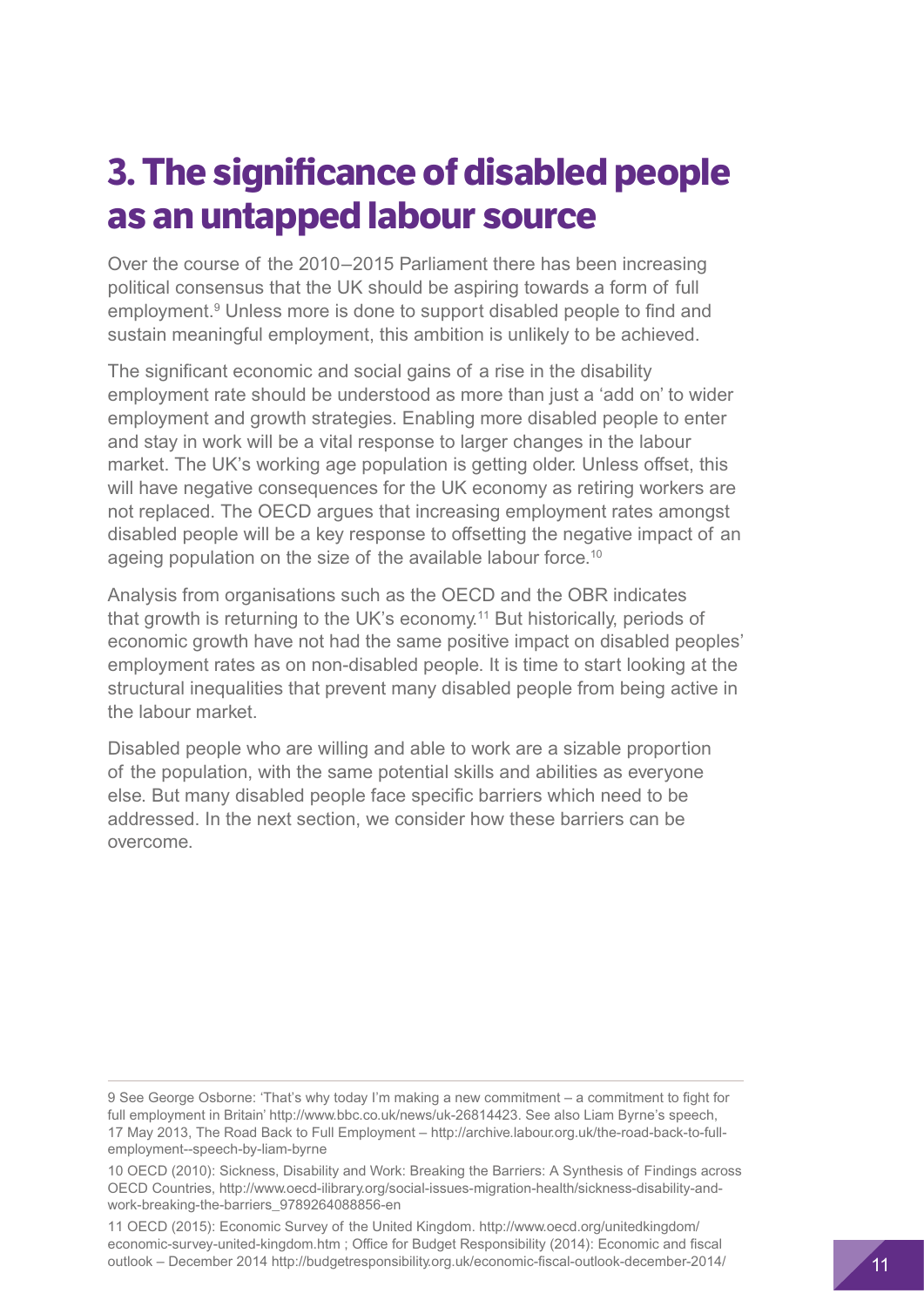## **Case Study: Azar**

### **'I know what I want to be'**

Failure to address the barriers to employment that many disabled people face means that the UK's economy misses out on the creativity and skills of talented people. Azar is 20 years old and recently participated in Scope's pre-employment programme for young disabled people.

"I have cerebral palsy, but you can't really see it at first. That's because I've been covering it so well – my whole life I've been covering up. The more time you spend with me, the more you figure it out.



Because of my disability, people are like 'he can't do this', 'he can't do that', and it hurts in a way, but sometimes you've got to just take it on the chin.

I knew I wanted to work in business, so after I left college I was looking for a job. I just wanted experience to put on my CV, even just working in a supermarket. I remember a lot of times in my interviews I didn't want to say that I had a disability, but they would pick up on it because of the way I speak, the way I walk.

Because of Scope's [pre-employment] course, and the professional mentor I worked with, I'm more confident of just being me without people judging me. You can't be worried about what other people think.

If anything you've got an advantage, because you can say: 'I'm at the same place as these people, but I've also got a disability'. It just shows you have an extra strong character. Now I describe my disability as more of a strength than as a weakness.

My dream job is to become a foreign exchange trader. I want to trade in the financial markets. I took an online training course – they gave me a scholarship and now I can go on the course for free.

I've just started a business management course at university. I got an access scholarship with help from Scope. I'm also working a part time job, and I'm starting a business with my uncle. I know what I want to be, and I know I can get my dream job."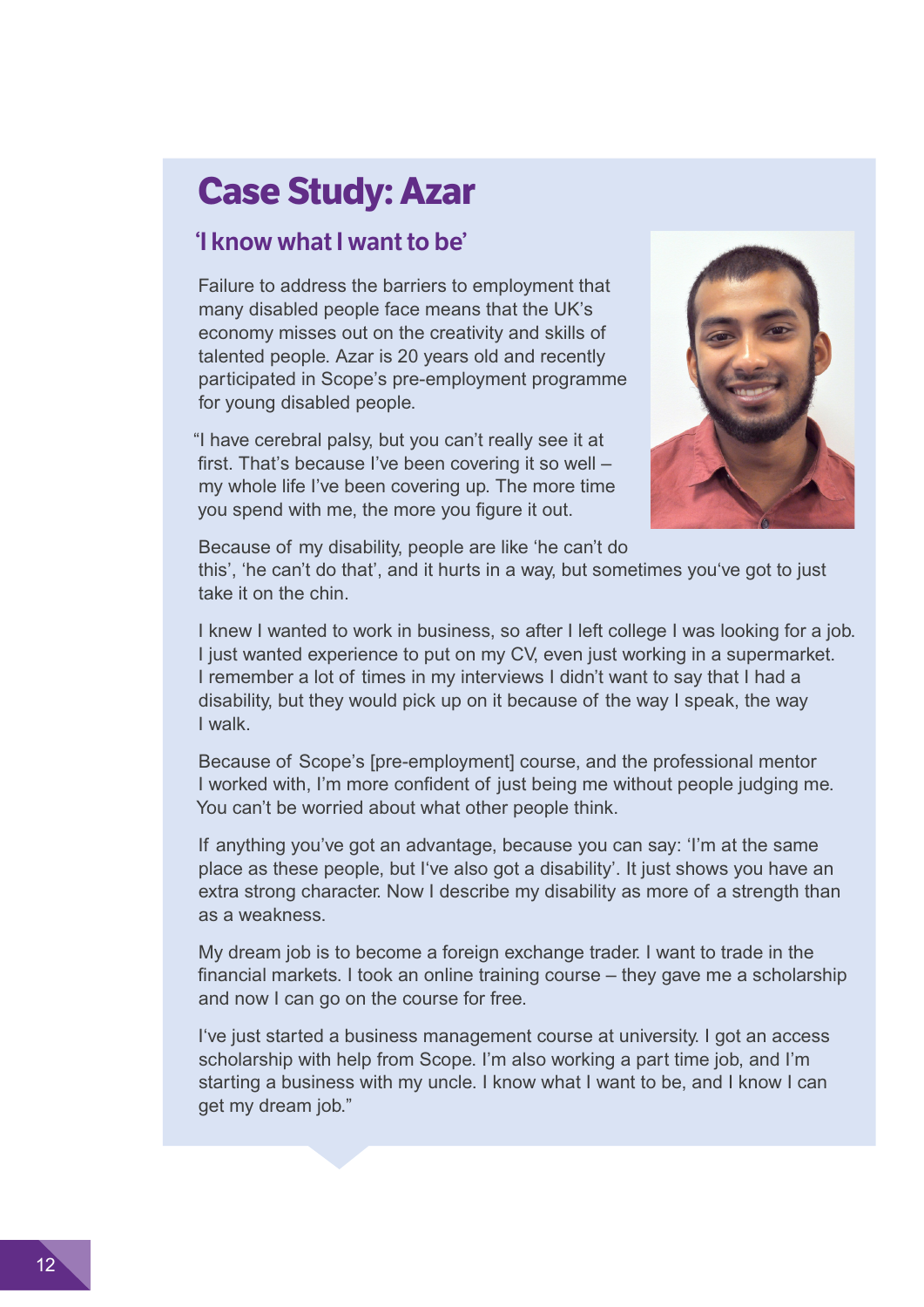## **4. Scope's recommendations**

## **Tackling structural inequalities**

There are two forms of unemployment: cyclical and structural. Cyclical unemployment is the result of demand for labour, and therefore fluctuates in line with the health of the economy. Structural unemployment is the result of wider factors in society, such as negative employer attitudes towards a certain demographic group or regional differences in job availability. Low rates of employment amongst disabled people is a form of structural unemployment – caused by the barriers to work that disabled people face rather than the state of the economy.

As a result, the disability employment rate is not positively affected by a return to economic growth in the same way the non-disabled employment rate is.

Structural inequalities in the labour market cause the gap between disabled people and non-disabled people's employment rates. Removing these inequalities will not be simple, and will require the combined effort of a number of different actors. It may take some time for these changes to be felt. But making them will create a society in which many more disabled people are able to enter, stay in and progress in work.

These changes need to be underpinned by the understanding that increasing the disability employment rate requires recognition that this issue is integral to the UK's continued economic success, and to the goal of full employment.

There are four areas which need to be addressed:

- Employer attitudes
- Improving job retention – government interventions
- Personalised employment support
- Disability, localism and growth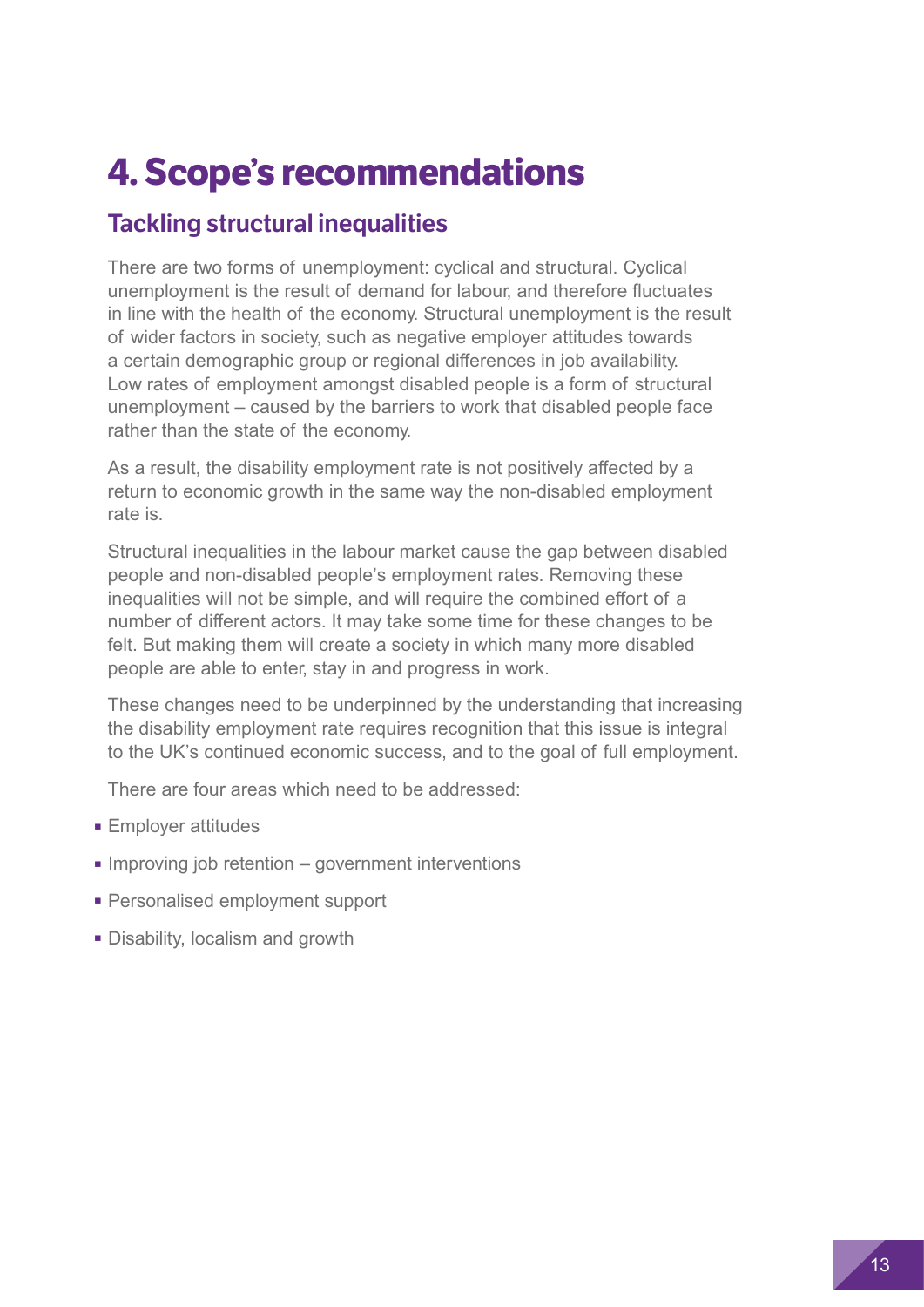## **Case Study: Emily**

### **"You have got so much stacked against you, if you're a young disabled person looking for a job."**

Emily supports 16–24 year-old disabled people in East London to find work through Scope's employment courses. Emily has Non Epileptic Seizures, and draws on her own experiences to support the young people.

"I get really passionate about what I do, I think because I'm disabled myself, and because I'm from a very working class background.



I'm a massive geek about my job, I really love it. Because I love seeing employers changing their attitudes, and how they're blown away by their experience.

You have got so much stacked against you, if you're a young disabled person looking for a job, and I think it's so important that we're doing all we can as an organisation to help those young people who are disabled, find the ways to do what they want to do. Because if we're aiming for equality for all, no more no less, then for me a point of equality is that a young disabled person is allowed to pursue their dreams in terms of their career, and that we don't just match them to whatever menial job we have.

I was speaking to someone about the fact that in the boroughs I work in, there are offerings around youth unemployment and there are employment strategies and things like that but there's no lead on disability and employment.

The barriers facing our young people are so complex and obviously it changes from young person to young person.

One barrier is perceptions – unfortunately, so [the young person will] maybe get to the interview stage and they'll have cerebral palsy and their speech is a bit slurred, so it's going to go to the guy who doesn't have that. Or they don't even get through to that interview stage because there are unfortunately still employers who still think 'well why would I take the disabled person over somebody who's going to be no bother?'

I do a lot of work with employers, just sort of calming their fears about what disability is. Even when they say 'yeah we'll take somebody on a placement', they panic. And they're like 'we don't have a ramp' and I'm like 'it's OK, he's got schizophrenia, it's fine, he doesn't need a ramp'. And so seeing that is just a huge thing."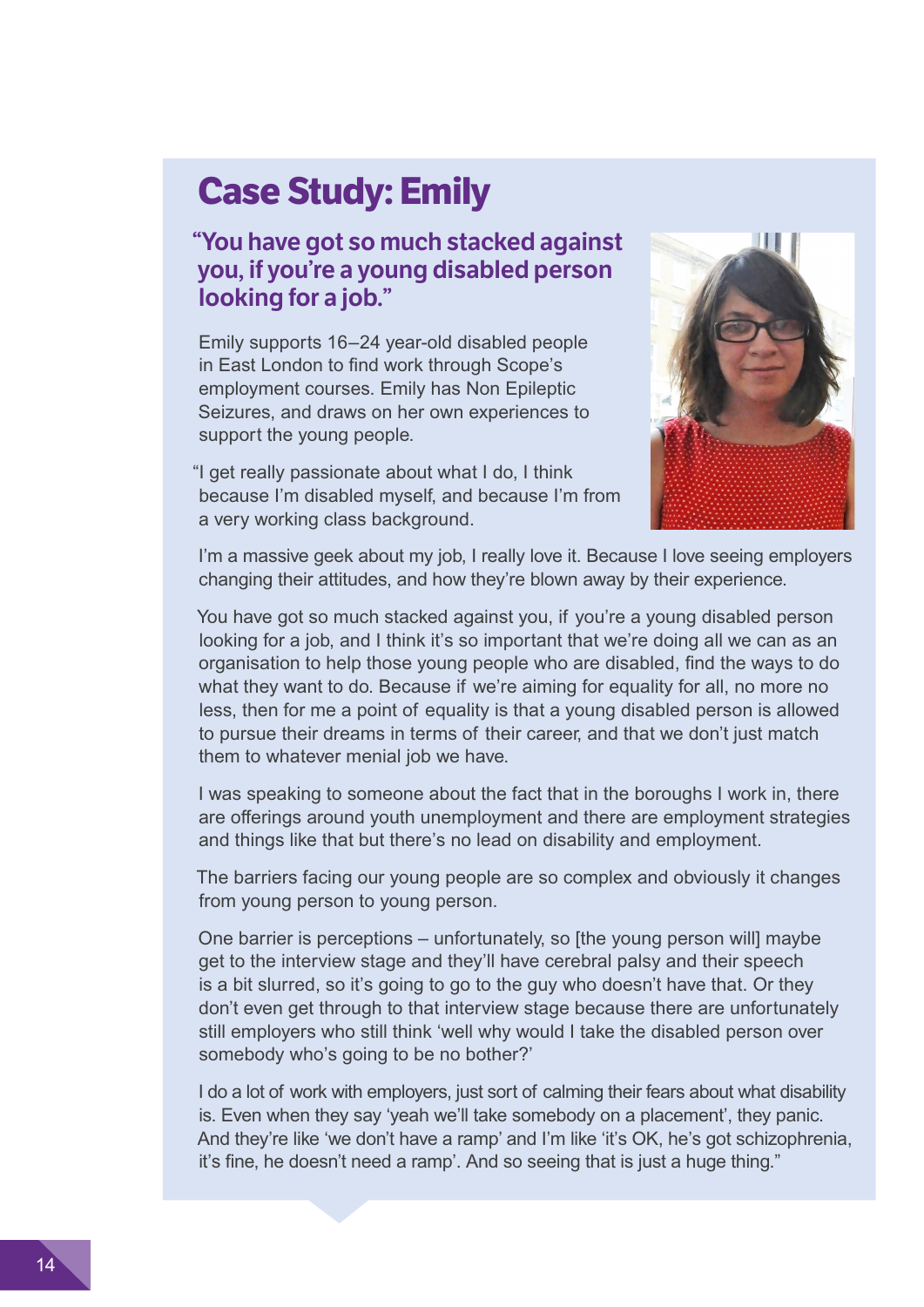### **Employer attitudes**

Employer attitudes affect every aspect of work and employment for disabled people. From the application, to the job itself, to the opportunity to progress within the organisation, it is vital that employers appreciate the impact that their attitudes and actions have on enabling disabled people to enter and stay in work.

Making workplaces accessible is not just about making physical changes to buildings. Only 3.1 percent of unemployed disabled people describe problems with building or facilities as a barrier to entering work. This is compared to 40 percent who say that the option of modified hours (such as flexible or part time working) would be an important factor in enabling them to enter and stay in work.<sup>12</sup>

Many employers are already doing a good job, making their workplaces flexible and accessible and getting the best out of their staff. But negative attitudes among employers are still a significant barrier to work for many disabled people. Amongst those who had looked for work in the previous five years, 15 percent of disabled people thought they had been discriminated against when they had been refused or turned down for a job, compared to seven percent of non-disabled people.<sup>13</sup>

Negative attitudes are fuelled by lack of information, understanding and confidence in dealing with disability. There are a few relatively straightforward steps which employers can take to make a significant difference:

#### **Recommendations**

- Find out about good practice around disability in employment from organisations such as the Chartered Institute of Professional Development, or from government guidance.
- Stay abreast of government schemes which are there to help, such as Access to Work.
- Embed flexible working practices – flexible working is one of the most commonly requested forms of reasonable adjustment made by disabled people, and can be relatively easy and inexpensive to implement.
- Talk openly and honestly with disabled employees about what adjustments and support they need to perform at their best. Disabled people are the experts in their own condition.

<sup>12</sup> Scope analysis of Office for National Statistics, Life Opportunities Survey: Wave 2, 2010-2012 13 Home Office, 2010, Citizenship Survey, via Equality and Human Rights Commission, 2013, Barriers to employment and unfair treatment at work: a quantitative analysis of disabled people's experiences, Research report 88 [http://www.equalityhumanrights.com/sites/default/files/documents/barriers\\_and\\_](http://www.equalityhumanrights.com/sites/default/files/documents/barriers_and_unfair_treatment_final.pdf) [unfair\\_treatment\\_final.pdf](http://www.equalityhumanrights.com/sites/default/files/documents/barriers_and_unfair_treatment_final.pdf)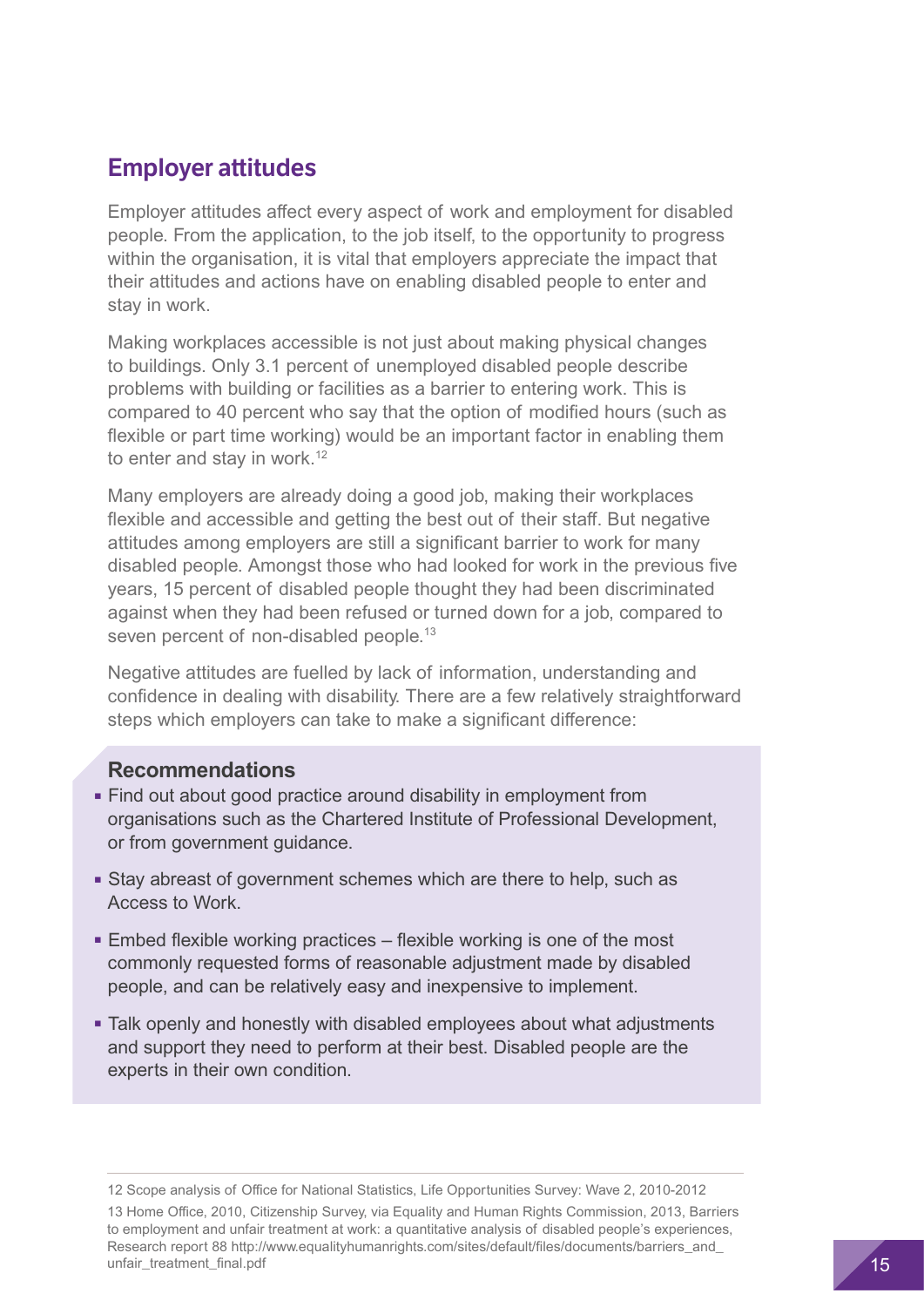### **Improve job retention – government interventions**

Reducing the number of people unnecessarily leaving the labour market is an important part of increasing the employment rate amongst disabled people. Employer attitudes are hugely significant in enabling disabled employees to stay and progress in work. However, there are also important steps government can take to begin to address poor retention rates amongst disabled people and thereby improve the disability employment rate.

#### **Recommendations**

- Expand Access to Work, to ensure that more disabled people receive the support they need to stay in work.
- Remove the proposed cap on awards through Access to Work of more than £40,800.
- Introduce legislation which mandates the option of part-time leave for disabled people adjusting to changes in or fluctuations to their condition. Ensuring that individuals avoid long term, full time sickness absence and maintain their connection to the workplace is crucial in keeping them in employment.14
- Introduce specialist in-work support targeted at supporting disabled people who are at risk of leaving the workforce prematurely.

### **Personalised employment support**

Disabled people face systematic and structural barriers to entering work. Many disabled people need specialist employment support to overcome these barriers.

Current specialised employment support programmes, such as Work Choice and pilots such as the Personalisation Pathfinders remain small, affecting only a small proportion of all disabled people looking for work. National attempts to create larger tailored employment programmes have not yet led to personalised, specialist support being put in place. The most illustrative example of a national scheme which is ineffective in supporting disabled people into work is the Work Programme, where the majority of support available is generalist and provided by a single organisation, with low onward referral to specialist sub-contractors.<sup>15</sup> Whilst examples of good practice

<sup>14</sup> Dame Carol Black & David Frost CBE (2011): Health at work – an independent review of sickness absence. [https://www.gov.uk/government/uploads/system/uploads/attachment\\_data/file/181060/health](https://www.gov.uk/government/uploads/system/uploads/attachment_data/file/181060/health-at-work.pdf)[at-work.pdf](https://www.gov.uk/government/uploads/system/uploads/attachment_data/file/181060/health-at-work.pdf)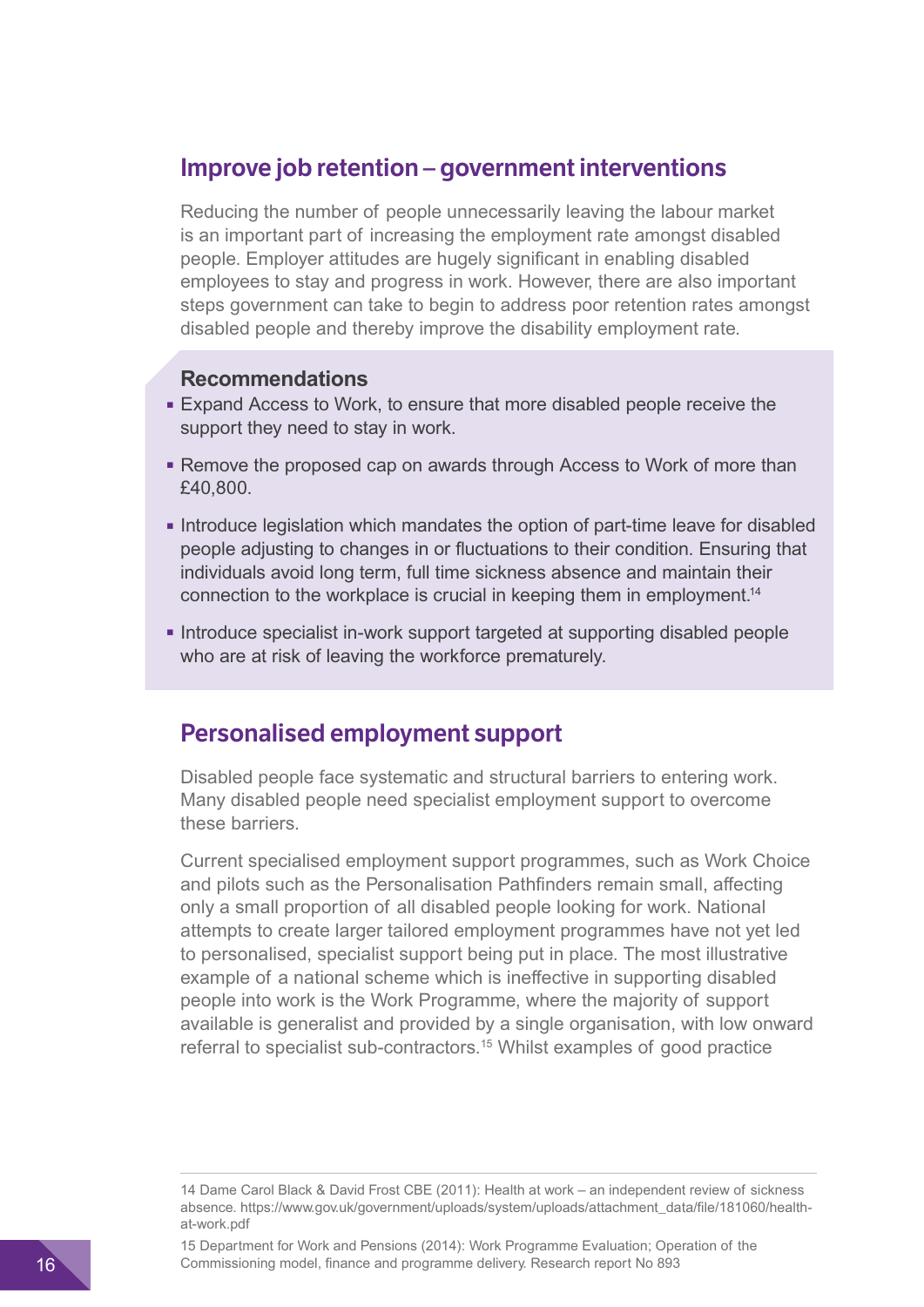within the Work Programme exist, overall job outcome rates for Employment and Support Allowance (ESA) claimants remain low – only 9.5 percent for new ESA customers, and 3.4 percent for other ESA/IB customers.16

Employment support services need to recognise all the unique barriers to entering sustainable, good quality work that disabled people might face, as well as their desired outcomes.

### **Recommendations**

- Replace the Work Capability Assessment (WCA) with a Distance from Work Assessment, focused on identifying an individual's barriers to work and referring to appropriate support.
- Increase the number of Disability Employment Advisers, ensuring that all disabled job seekers have access to specialist advice and support.
- Move all disabled job seekers out of the Work Programme and into specialist support.
- Pilot personal budgets for employment support.

### **Disability, localism and growth**

Over the last few years local areas have been given greater control and say over their growth and employment strategies. For example, the development of City and Growth Deals, the introduction of Local Enterprise Partnerships (LEPs) replacing the Regional Development Agencies,<sup>17</sup> and the Greater Manchester devolution deal.<sup>18</sup> The main focus of this activity has been job creation, improving regional labour markets and growing local economies. There is a drive to expand and innovate within current and emerging industries, and grow small and medium sized enterprises in order to improve local labour markets.

<sup>16</sup> Work Programme statistical summary: data to 31 December 2014 [https://www.gov.uk/government/](https://www.gov.uk/government/statistics/work-programme-statistical-summary-data-to-31-december-2014) [statistics/work-programme-statistical-summary-data-to-31-december-2014](https://www.gov.uk/government/statistics/work-programme-statistical-summary-data-to-31-december-2014)

<sup>17</sup> Matthew Ward (2014): Local Enterprise Partnerships – Commons Library Standard Note. [http://www.parliament.uk/business/publications/research/briefing-papers/SN05651/local-enterprise](http://www.parliament.uk/business/publications/research/briefing-papers/SN05651/local-enterprise-partnerships)[partnerships](http://www.parliament.uk/business/publications/research/briefing-papers/SN05651/local-enterprise-partnerships)

<sup>18 (2014)</sup> Greater Manchester Agreement: Devolution to the GMCA & transition to a directly elected mayor. [http://www.parliament.uk/business/publications/research/briefing-papers/SN05651/local](http://www.parliament.uk/business/publications/research/briefing-papers/SN05651/local-enterprise-partnerships)[enterprise-partnerships](http://www.parliament.uk/business/publications/research/briefing-papers/SN05651/local-enterprise-partnerships)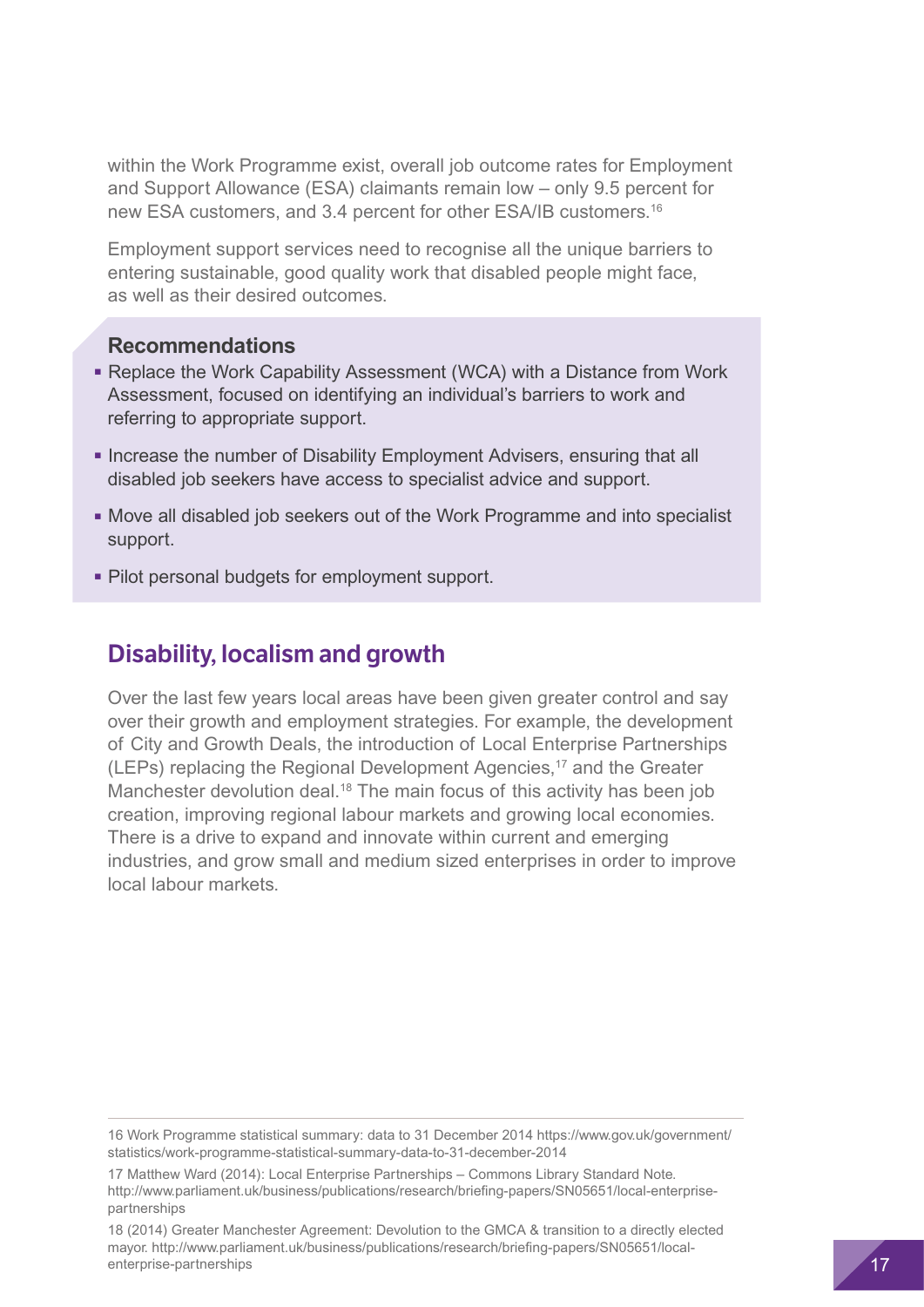Many local areas are starting to think about how they can do more to use new powers and funding streams to improve employment outcomes for disabled people, usually in smaller, specialist schemes. The decision to devolve control of the European Social Fund (part of the European Structural and Investment Funds) to LEPs has been an example of this.19 But few are thinking about the disabled labour force from the start, and there is a tendency to view disabled people as an 'add on' tacked on at the end of wider plans. This is a missed opportunity, which ignores the important role disabled people can and must play in the economic recovery.

#### **Recommendations**

- Put increasing the rate of employment amongst disabled people at the heart of future employment and growth strategies
- Use existing initiatives within devolution and localism plans to improve employment rates amongst disabled people.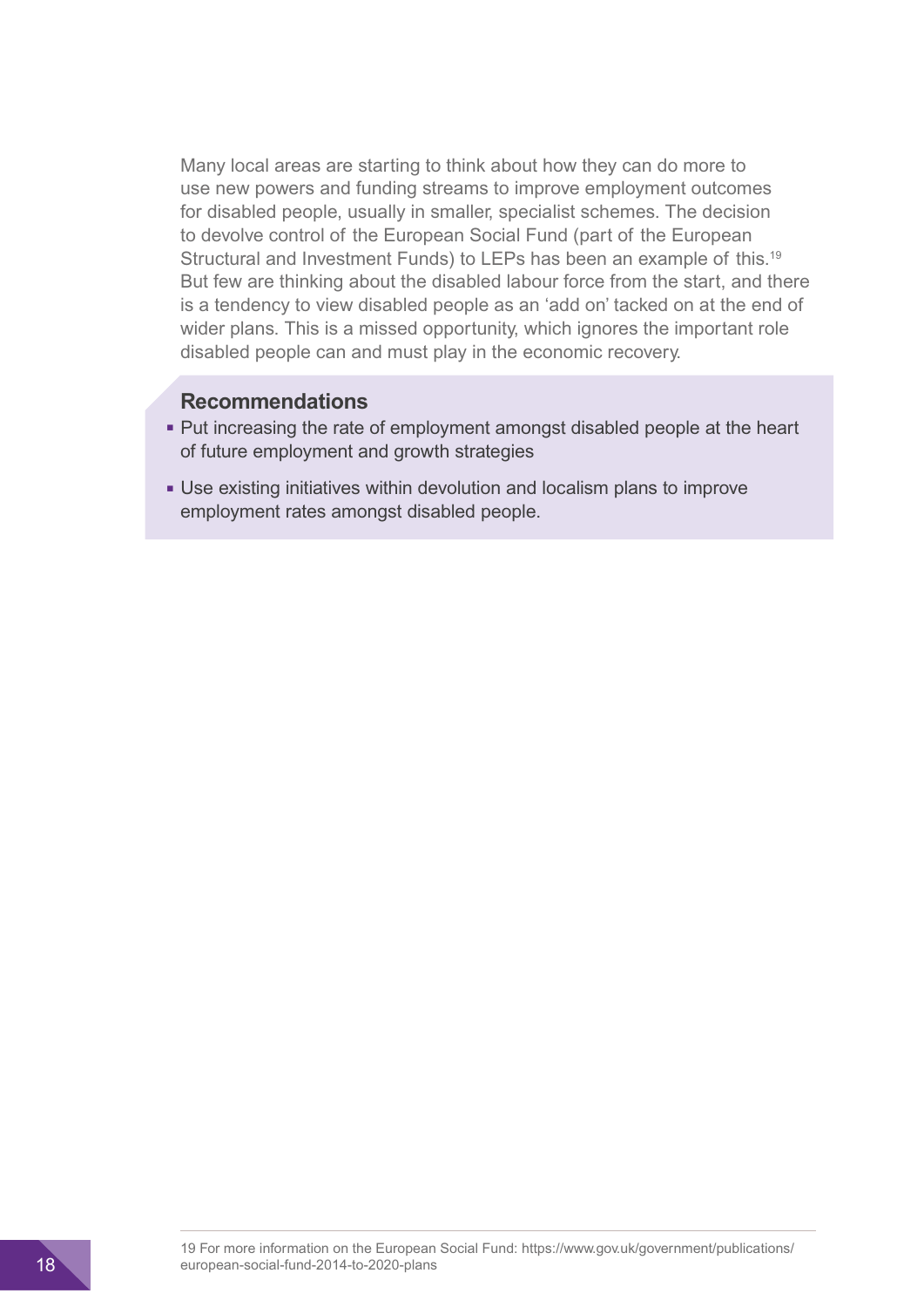## **5. Conclusion**

The evidence from Landman Economics demonstrates the significant impact that a five or ten percentage point increase in the disability employment rate would have on economic growth in the UK.

As the Government elected in 2015 puts together its plans for economic growth, and aim for full employment, they must actively work to ensure that the disability employment rate increases. If they do not they will not achieve the goal of full employment.

Putting in place the right changes and support will create an environment where more disabled people are able to enter, stay in and progress in work. Scope's recommendations for growing the disability employment rate are wide-ranging. What underpins them is the recognition that the needs and aspirations of disabled people must be specifically considered in future employment and growth strategies. Future governments should recognise disabled people as actors within and contributors to the UK economy and commit to a steady increase in the disability employment rate within the lifetime of each Parliament.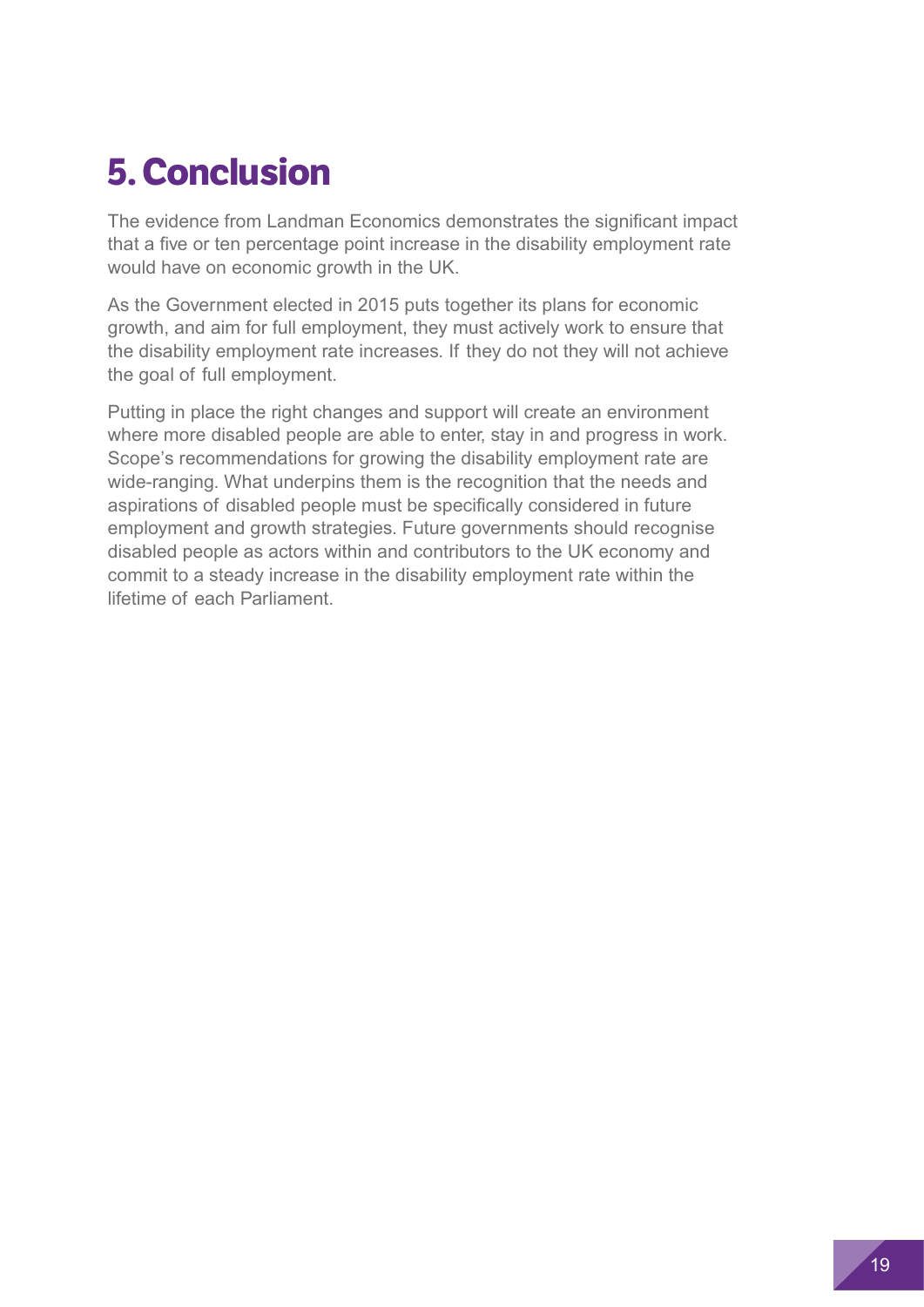## **6. Annex**

## **Britain in 2030 – alternative scenarios for disabled people's employment**

|                                                                      | <b>Central case</b> | +5 percentage<br>points | +10 percentage<br>points |
|----------------------------------------------------------------------|---------------------|-------------------------|--------------------------|
| <b>Employment rate</b>                                               |                     |                         |                          |
| Disabled adults below<br>pension age                                 | 57%                 | 62%                     | 67%                      |
| Adults below pension<br>age                                          | 76%                 | 78%                     | 79%                      |
| In employment                                                        |                     |                         |                          |
| Disabled adults below<br>pension age                                 | 6,067,000           | 6,593,000               | 7,125,000                |
| Adults below pension<br>age                                          | 30,726,000          | 31,253,000              | 31,784,000               |
| Weekly earnings - disabled adult                                     |                     |                         |                          |
| 10th percentile                                                      | £117                | £125                    | £132                     |
| 25th percentile                                                      | £248                | £267                    | £291                     |
| Median                                                               | £455                | £412                    | £393                     |
| 75th percentile                                                      | £772                | £727                    | £685                     |
| 90th percentile                                                      | £1,181              | £1,127                  | £1,096                   |
| Mean                                                                 | £603                | £583                    | £567                     |
| Net household income - containing a disabled adult below pension age |                     |                         |                          |
| 10th percentile                                                      | £188                | £198                    | £214                     |
| 25th percentile                                                      | £314                | £329                    | £345                     |
| Median                                                               | £538                | £556                    | £574                     |
| 75th percentile                                                      | £902                | £915                    | £930                     |
| 90th percentile                                                      | £1,372              | £1,375                  | £1,381                   |
| Mean                                                                 | £715                | £727                    | £740                     |
| <b>Relative poverty (BHC)</b>                                        |                     |                         |                          |
| <b>Adult PIP recipients</b>                                          | 45%                 | 42%                     | 37%                      |
| Disabled adults below<br>pension age                                 | 30%                 | 28%                     | 26%                      |
| Adults below pension<br>age                                          | 19%                 | 18%                     | 18%                      |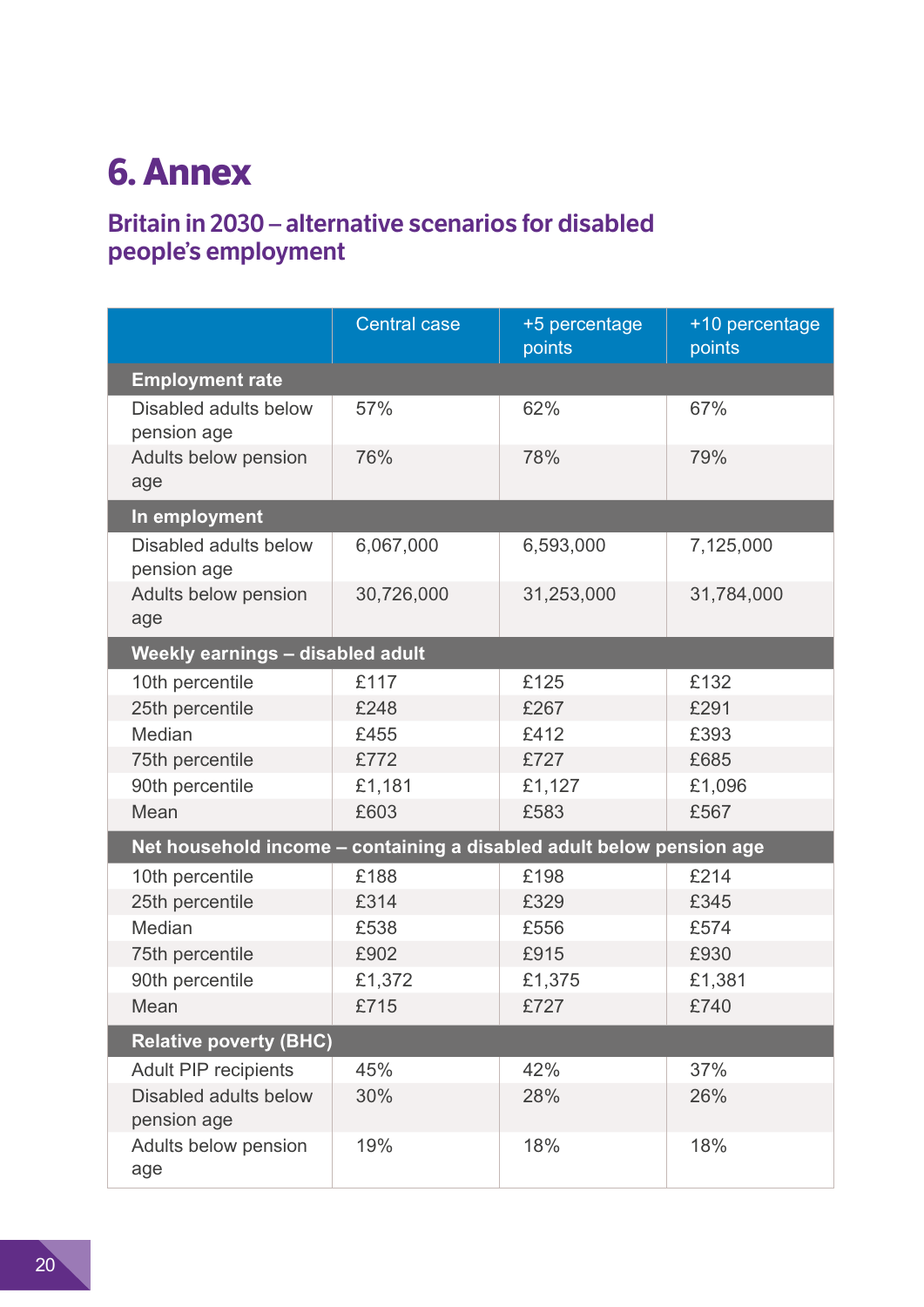| <b>Absolute poverty (BHC)</b>                  |              |              |              |  |
|------------------------------------------------|--------------|--------------|--------------|--|
| <b>Adult PIP recipients</b>                    | 33%          | 32%          | 28%          |  |
| Disabled adults below<br>pension age           | 24%          | 22%          | 20%          |  |
| Adults below pension<br>age                    | 14%          | 14%          | 13%          |  |
| Relative poverty, after disability costs (BHC) |              |              |              |  |
| <b>Adult PIP recipients</b>                    | 66%          | 48%          | 44%          |  |
| Disabled adults below<br>pension age           | 32%          | 29%          | 27%          |  |
|                                                |              |              |              |  |
|                                                |              |              |              |  |
| <b>Benefit caseload - disabled adults</b>      |              |              |              |  |
| Universal credit                               | 3,975,000    | 3,788,000    | 3,574,000    |  |
| Personal                                       | 711,000      | 711,000      | 711,000      |  |
| Independence                                   |              |              |              |  |
| Payment                                        |              |              |              |  |
| Change to GDP                                  |              | +£23 billion | +£45 billion |  |
| <b>Fiscal impact</b>                           |              |              |              |  |
| Tax receipts                                   | £479 billion | £482 billion | £485 billion |  |
| Social security                                | £242 billion | £239 billion | £236 billion |  |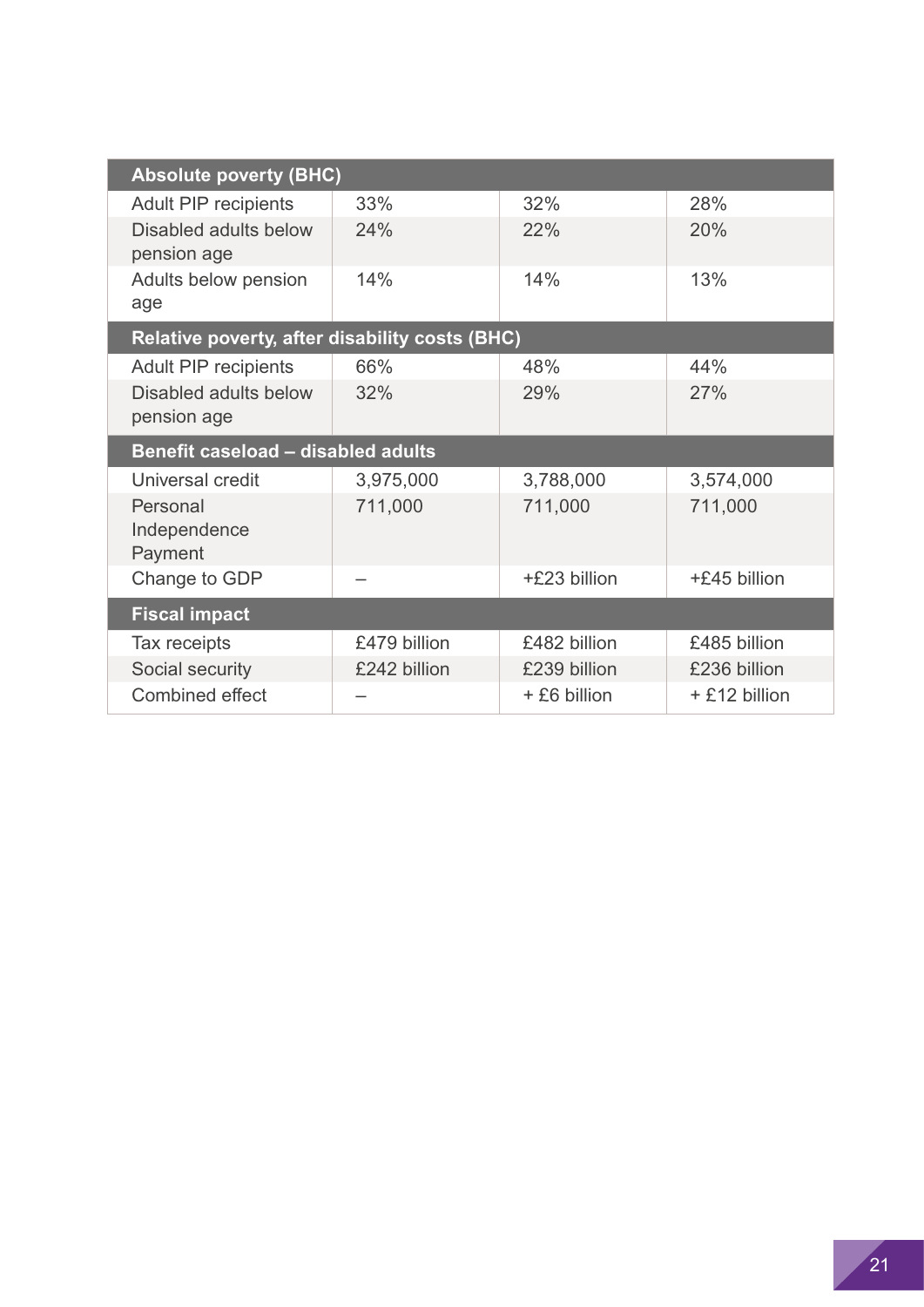## **Methodology**

The projections are based on the Family Resources Survey 2011/12, using a micro-simulation household-level model developed by Landman Economics and the Institute for Public Policy Research.

The measure of disability is that used in the FRS (people who report a long term, limiting health condition or disability). Landman Economics assume this will remain a stable proxy for the underlying incidence of disability in the population over time.

The incidence of absolute and relative poverty is reported using the Before Housing Costs measure. Absolute poverty is a measure of the percentage of people living in households with incomes below 60 percent of median net household income in 2010/11, adjusting for the size of the household. Relative poverty is a measure of the percentage below 60 percent of the contemporary median income.

#### **Measuring employment**

Landman Economics used the Family Resources Survey 2011/12 to model the economic impact of increasing disabled people's employment rate. The FRS captures more detail on income sources than any other UK household survey. It is considered the best source for looking at benefit and tax credit receipt by characteristics not captured on administrative sources, including disability.20 The FRS therefore provides the best data for modelling changes to disabled people's incomes from earnings and social security spending, and the broader impact of these changes on the UK economy up to 2030.

Landman Economics' model uses the widest definition of disability available in the data set. This captures most, but not all, people who met the definition of disability in the Disability Discrimination Act. The Family Resources Survey indicates that the employment rate for this group is 57.4 percent. Scope's analysis of disabled people's employment uses the latest version of the Labour Force Survey, which places the disability employment rate at 47.4 percent.<sup>21</sup> This is based on a different definition of disability – people who are considered to be disabled under the Equality Act 2010 and/or report a work-limiting disability. As a result, it produces a different employment rate than the Family Resources Survey. The Labour Force Survey is the more commonly used source to determine the total proportion of disabled people in employment. However, it was not possible to undertake the economic modelling in this report from that dataset without compromising accuracy in how income sources are assessed. Scope will continue to use the Labour Force Survey elsewhere in its work, but has refrained from doing so in this report so as to avoid confusion.

20 DWP (2014) Family Resources Survey 2012/13, pp.19-20 [https://www.gov.uk/government/uploads/](https://www.gov.uk/government/uploads/system/uploads/attachment_data/file/325491/family-resources-survey-statistics-2012-2013.pdf) [system/uploads/attachment\\_data/file/325491/family-resources-survey-statistics-2012-2013.pdf](https://www.gov.uk/government/uploads/system/uploads/attachment_data/file/325491/family-resources-survey-statistics-2012-2013.pdf)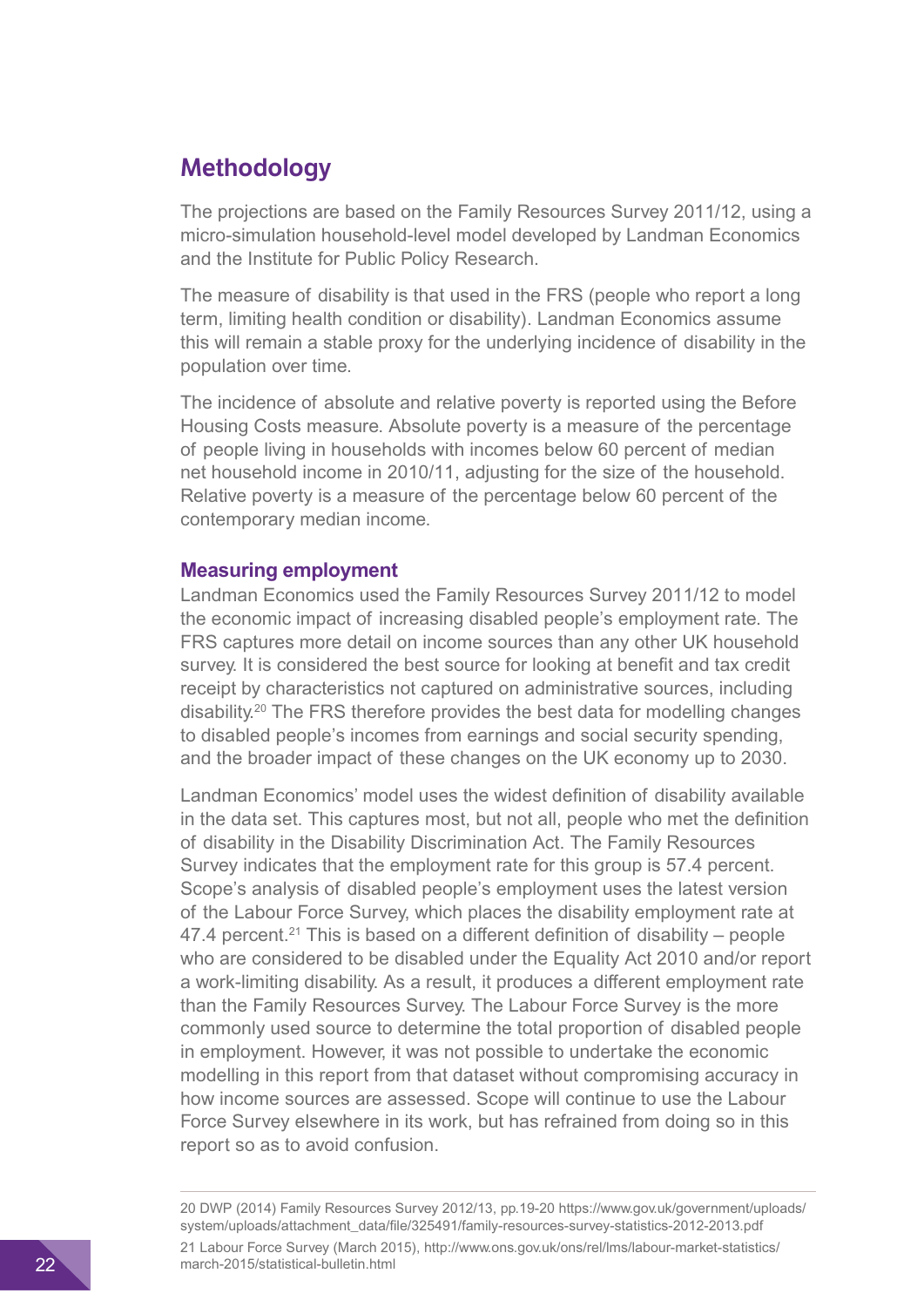### **Modelling 2030**

All legislated policies are assumed to be implemented by 2030, but policies proposed by political parties for adoption after April 2015 are excluded.

The 2030 data is modelled by adjusting for projected demographic change; changing participation in the labour market by age and sex (reflecting long-term trends); and structural changes within the labour market (reflecting long-term trends). The latter covers occupational structure; incidence of part-time work and self-employment; and earnings inequality. Landman Economics do not directly model changing patterns of disability or employment participation by disabled people (changes are an effect of variations to other parameters). Methodologies taking account of these factors explicitly might produce a different central case projection for the employment rate for disabled adults in 2030 – however this has no implications for the variations around the central case. Following these adjustments they apply OBR projections for growth in earnings and increase benefit payments in line with announced indexation policies. Landman Economics also calibrate their projection for overall employment to match the OBR's 2030 projection (the discrepancy is small and this enables the model to adopt other OBR economic projections).

#### **Pension age**

The pension age rises from 65 for men and 62.5 for women in 2015 to 67 for men and women in 2030. This is an important factor in the results for disabled adults, since a significant proportion are in their 60s. It explains why the employment rate for disabled adults below pension age rises less quickly than for all adults, which in turn has consequences for household incomes and poverty.